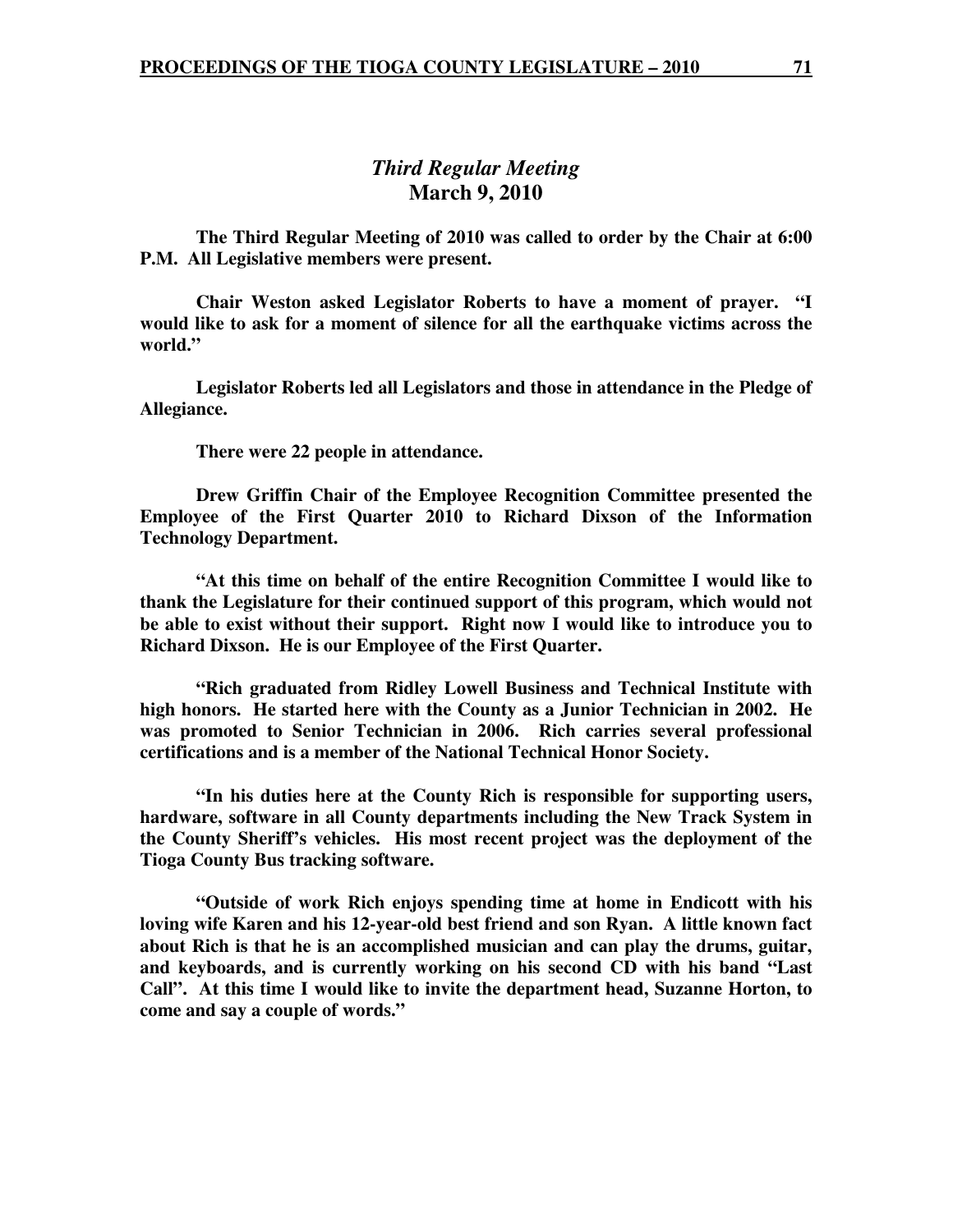**Suzanne Horton, Information Technology Director, spoke. "Over the past eight years I have had the pleasure of supervising and working with Rich. During this time I have found Rich to be very responsive to the needs of our users as proven by many positive comments that I have received on Rich's behalf. Rich has an excellent work ethic and strives in excellence in everything that he does. Rich we recognize and appreciate all of your efforts and hard work, and I would like to congratulate you on becoming employee of the first quarter."** 

 **Legislator Sullivan spoke. "Rich, first of all congratulations on behalf of myself and the full Legislature. I did want to make three points. First of all being recognized as Employee of the Quarter when you come from the field of a little bit over 400 employees is really quite an honor in my opinion. The field of information technology is a difficult field to work in because of the constant change in the technology, so that is apparently an obstacle that you continue to overcome so I congratulate you on that. Working in Information Technology you are responsible for maintaining systems, computers, and all the associated peripheral equipment, and if it goes down, somebody is in trouble, somebody cannot do their job, and they are calling you and they are frantic and you need to get it done yesterday, so that is another stressor of that type of job and apparently you have succeeded in keeping your customers happy. I am sure that they appreciate it and I am sure the Legislature appreciates it as well. Again, congratulations and I wish you continued success."** 

 **Legislator Huttleston read and presented the following Proclamation on Professional Social Work Month to Sue Romanczuk-Smelcer, Director of Community Services.** 

#### **2010 Proclamation**  *Professional Social Work Month*

**WHEREAS: The citizens of Tioga County recognize that Social Workers are dedicated to the successful functioning of every individual in the community, and therefore they are proud to support the observance of March as Professional Social Work Month; and** 

**WHEREAS: Social Workers advocate for all members of the community to ensure that everyone has access to the same basic rights, protections and opportunities; and** 

**WHEREAS: Social Workers are on the frontlines, responding to human needs such as homelessness, poverty, mental illness, substance abuse, developmental disabilities, domestic violence, sexual abuse, divorce, and bereavement; and** 

**WHEREAS: Social Workers have the education, training, and experience to assist individuals, families, and communities through difficult, challenging, and complex situations; and**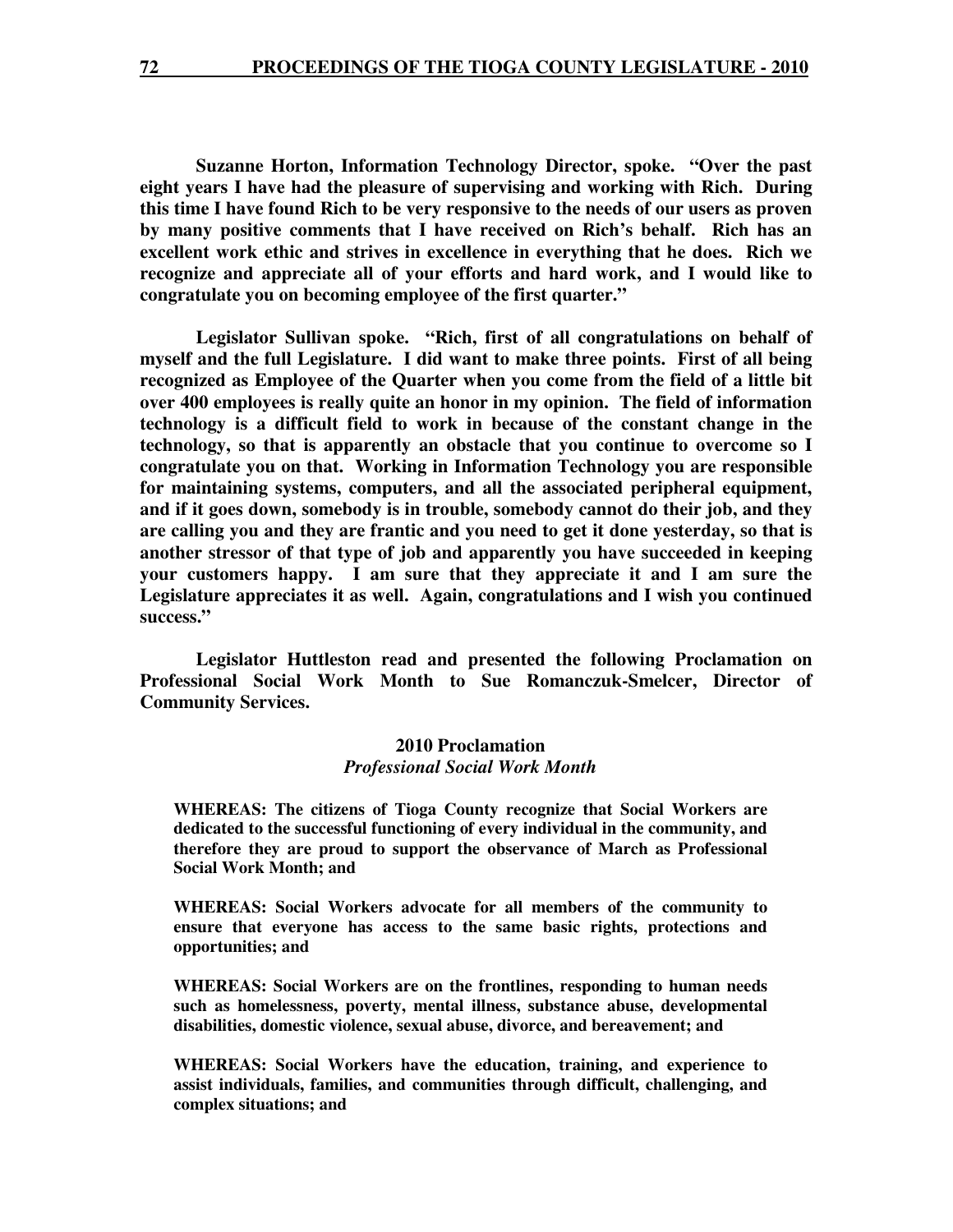**WHEREAS: Social Workers help many citizens of the community lead more meaningful and rewarding lives; and** 

**WHEREAS: Social Workers offer hope, healing, and recovery to citizens experiencing difficulties in daily functioning; and** 

**WHEREAS: Social Workers demonstrate commitment and dedication to individuals, families, and communities everywhere through service delivery, education, research, and advocacy; and** 

**WHEREAS: Social Workers inspire community action that improves life for all people; and** 

**WHEREAS: Social Workers provide resources, guidance, treatment interventions, referrals, and education to individuals of all ages to support optimum functioning in the community; and** 

**WHEREAS: Social Workers believe that there are no limits to human potential which makes them an inspiration to others; now therefore** 

**THE TIOGA COUNTY LEGISLATURE does hereby ask all residents of our county to join in declaring March 2010 as** *Professional Social Work Month* **in Tioga County.** 

 **Legislator Huttleston spoke. "I would like to say for years I had a great aunt that had some mental disabilities and I can remember back then they did not have the treatments and the different situations, and I know a lot of people were institutionalized. Where we have come a long ways in this world today is people with mental disabilities can live in group homes, they can live like human beings rather than being in an institution like an animal, and I think we have come a long ways and I do know right now because I have a couple of friends of mine that have a child that they would like to place in a group home, there is a waiting list. I do not know if you are aware of that, but there is a waiting list for group homes and I do know we have made a lot of in roads, we have come a long ways, but we have got a long ways to go yet. I would like to ask Sue, our Director of Mental Health, to say a few words."** 

 **Dr. Sue Romanczuk-Smelcer spoke. "Thank you very much. I have had the privilege of being the Director of Community Services for just a few months now. I have worked in the field of social work for over 20 years. I think that this County has worked very hard in all the time that I have been aware of it of providing a very good continuum of care for people who experience mental illness, substance abuse, and developmental disabilities. I am proud to serve as the Director of Community Services and I hope to do so for a long time. Thank you."**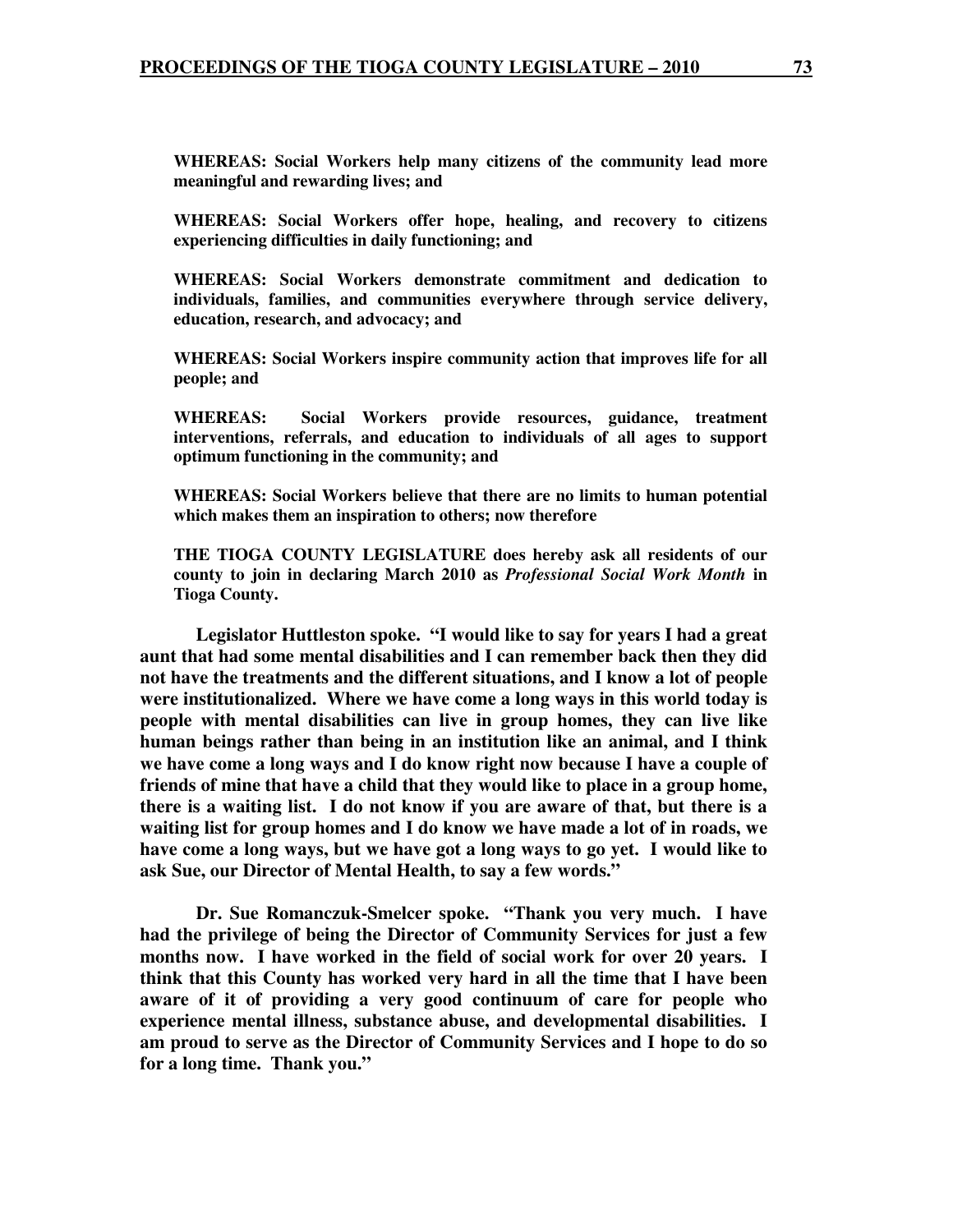| <b>Code</b> | <b>Description</b>                        | <b>Equipment</b> | <b>Expense</b> |
|-------------|-------------------------------------------|------------------|----------------|
| A1010       | <b>Legislative Board</b>                  |                  | 344.81         |
| A1165       | <b>District Attorney</b>                  |                  | 5,631.28       |
| A1170       | <b>Public Defender</b>                    |                  | 2,687.21       |
| A1172       | <b>Assigned Counsel</b>                   |                  | 26,666.52      |
| A1185       | <b>Medical Examiners/Coroners</b>         |                  | 617.10         |
| A1325       | <b>Treasurer</b>                          |                  | 832.50         |
| A1345       | <b>Purchasing</b>                         |                  | 3.02           |
| A1355       | <b>Assessments</b>                        |                  | 2,003.00       |
| A1362       | <b>Tax Advertising and Expense</b>        |                  | 2,340.66       |
| A1410       | <b>County Clerk</b>                       |                  | 618.17         |
| A1411       | <b>Department of Motor Vehicles</b>       |                  | 480.12         |
| A1420       | Law                                       |                  | 4,880.93       |
| A1430       | <b>Personnel</b>                          |                  | 3,624.70       |
| A1450       | <b>Elections</b>                          |                  | 595.98         |
| A1460       | <b>Records Management</b>                 |                  | 81.73          |
| A1490       | <b>Public Works Administration</b>        |                  | 655.97         |
| A1620       | <b>Buildings</b>                          |                  | 77,633.92      |
| A1680       | <b>Information Technology</b>             |                  | 39,733.21      |
| A2490       | <b>Community College Tuition</b>          |                  | 1,134.00       |
| A2960       | <b>Education Handicapped Children</b>     |                  | 268,647.57     |
| A3020       | <b>Public Safety Comm E911 System</b>     |                  | 3,086.14       |
| A3110       | <b>Sheriff</b>                            | 147.90           | 12,641.02      |
| A3140       | <b>Probation</b>                          |                  | 6,276.80       |
| A3142       | <b>Alternatives to Incarceration</b>      |                  | 724.25         |
| A3146       | <b>Sex Offender Program</b>               |                  | 8,766.67       |
| A3150       | Jail                                      | 89.95            | 44,639.71      |
| A3315       | <b>Special Traffic Programs</b>           |                  | 1,000.00       |
| A3410       | <b>Fire</b>                               |                  | 2,785.50       |
| A3640       | <b>Emergency Mgmt Office</b>              |                  | 528.22         |
| A3641       | <b>Emergency Mgmt Grant Program</b>       | 425.94           |                |
| A4010       | <b>Public Health Nursing</b>              |                  | 41,969.29      |
| A4011       | <b>Public Health Administration</b>       | 728.00           | 5,251.26       |
| A4012       | <b>Public Health Education</b>            |                  | 787.51         |
| A4042       | <b>Rabies Control</b>                     |                  | 1,118.35       |
| A4044       | <b>Early Intervention</b>                 | 313.78           | 56,678.79      |
| A4053       | <b>Preventive/Primary Health Services</b> |                  | 76.34          |
| A4054       | <b>Preventive Dental Services</b>         |                  | 1,338.91       |
| A4064       | <b>Managed Care-Dental Services</b>       |                  | 14,094.97      |
| A4070       | <b>Disease Control</b>                    |                  | 3,655.52       |
| A4090       | <b>Environmental Health</b>               |                  | 13,462.24      |
| A4210       | <b>Alcohol and Drug Services</b>          |                  | 13,616.55      |

 **The list of audited bills was submitted and is summarized as follows:**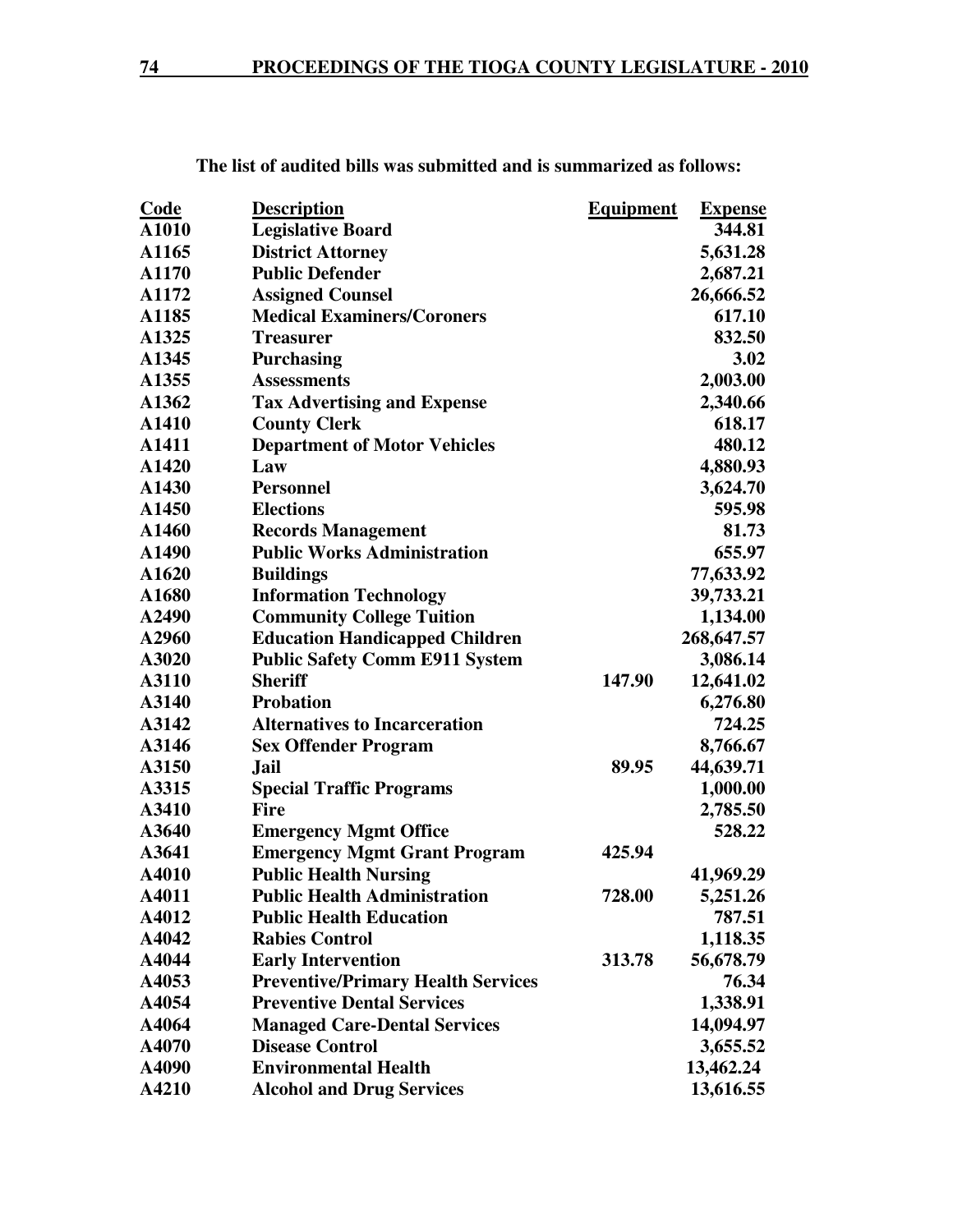| A4211               | <b>Council on Alcoholism</b>             | 40,969.98          |
|---------------------|------------------------------------------|--------------------|
| A4309               | <b>Mental Hygiene Co Administration</b>  | 11,158.07          |
| A4310               | <b>Mental Health Clinic</b>              | 46,975.70          |
| A4315               | <b>Mental Retardation</b>                | 5,411.00           |
| A4320               | <b>Crisis Intervention Services</b>      | 24,169.26          |
| A4321               | <b>Intensive Case Management</b>         | 1,818.19           |
| A4333               | <b>Psycho Social Club</b>                | 39,170.25          |
| A5630               | <b>Bus Operations</b>                    | 36.83              |
| A6010               | <b>Social Services Administration</b>    | 83,207.78          |
| A6141               | <b>Energy Crisis Assistance Programs</b> | 43,651.26          |
| A6422               | <b>Economic Development</b>              | 447.41             |
| A6510               | <b>Veterans' Service</b>                 | 299.94             |
| A6610               | <b>Sealer Weights/Measures</b>           | 113.69             |
| A8020               | <b>Planning</b>                          | 398.22             |
|                     | <b>COUNTY ROAD FUND</b>                  | 95,472.13          |
|                     | <b>SPECIAL GRANT FUND</b>                | 5,612.90           |
|                     | <b>CONSOLIDATED HEALTH FUND</b>          | 59,358.86          |
| <b>CAPITAL FUND</b> |                                          | 15,978.51          |
|                     | <b>LIABILITY INSURANCE FUND</b>          | 912.28             |
|                     | <b>WORKERS' COMP</b>                     | 5,179.00           |
| <b>GRAND TOTAL</b>  |                                          | 1,153,757.27<br>\$ |

**Legislator Monell made a motion to approve the minutes of February 9, 2010, seconded by Legislator McEwen, and carried.** 

**Committee meeting reports are on file in the Legislative Clerk's Office and may be procured there by any interested person.** 

 **Legislator Sauerbrey reported for the Public Safety Committee. "The Public Safety Committee met last week and at that time Sheriff Gary Howard reported that Lieutenant Dave Monell was selected as the New York State Sheriff's Association's Corrections Officer of the year and that is very prestigious. He went to Albany and received that recognition, and I think that is just an example of the kind of employees that we have working for us."** 

**Chari Weston read the 2009 Highlights of the State of the County Address.** 

**Areas of note within Tioga County in 2009 and 2010 goals.**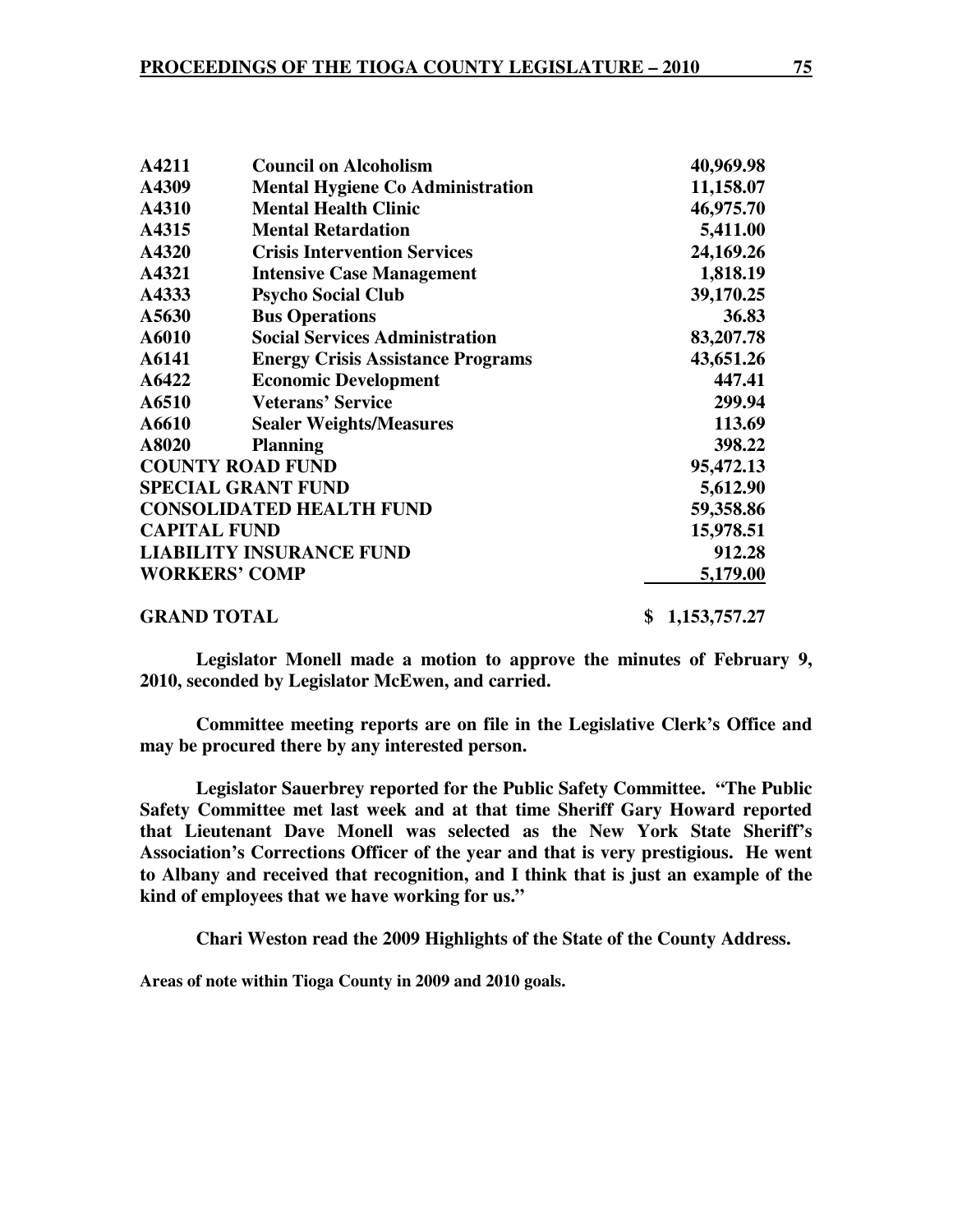### **I. On the Economic Development front:**

- **Department of Economic Development is the contact source for information gathering on Natural Gas Exploration.**
- **Economic Development, in conjunction with the Village of Owego, wrote a RESTORE NY grant application, which resulted in \$950,000 for restoration and new construction.**
- **Four PILOT agreements reached conclusion. These companies are now paying 100% of their property tax.**
- **Assisted two separate companies with their expansion projects, which resulted in over \$10 million of investment.**
- **Planning continued its active involvement in preparing for the 2010 Census. It is also involved with flood mitigation efforts and the participation in the Susquehanna Heritage Area designation which would allow county and municipalities access to dedicated state funding for heritage related projects.**
- **II. County Government News:** 
	- **In 2009, our County, State and National economies continued to struggle. The program growth in Food Stamps saw the number of recipients grow from 4,381 to 5,692. This represents an unprecedented 30% growth.**
	- **Public Health took the lead in minimizing the spread of H1N1 virus. The department immunized young adults and children starting in November.**
	- **A total of all fees collected by the County Clerks Office and DMV was \$1.85 million for Tioga County.**
	- **Fixed Assets moved from the Information Technology back to Records Management.**
	- **The Buildings and Grounds workers reconstructed space at the County Office Building for Cornell Cooperative Extension. This renovation allowed the D.M.V. to relocate back at 56 Main Street thereby saving taxpayers \$52,500 per year.**
	- **The Public Works Department obtained \$1.5 million in federal stimulus money for the replacement of the Southside Dr. Bridge over Pumpelly Creek.**
	- **The Treasurer's auction of 42 foreclosed properties last summer produced a surplus of \$183,000.**
	- **The Treasurer's Office collected \$968,000 in interest penalties and fees in 2009.**

**III. Overall good news for the County:** 

- **The Sheriff Department's revenues finished 3.4% above goal at \$696,000.**
- **2009 was the third year for allowing Pennsylvania residents to use the Barton Transfer station facility. They were required to purchase a permit for a \$25.00 annual fee. This generated \$7,150 in revenue for one year.**
- **Reduced Legislative mileage savings \$5,490.**
- **Annual savings from increase in Legislators health insurance contributions \$1,440.**
- **60-day delay on backfills savings \$120,000 between April and December 2009**
- **Switched Security at Health & Human Services savings \$70,000.**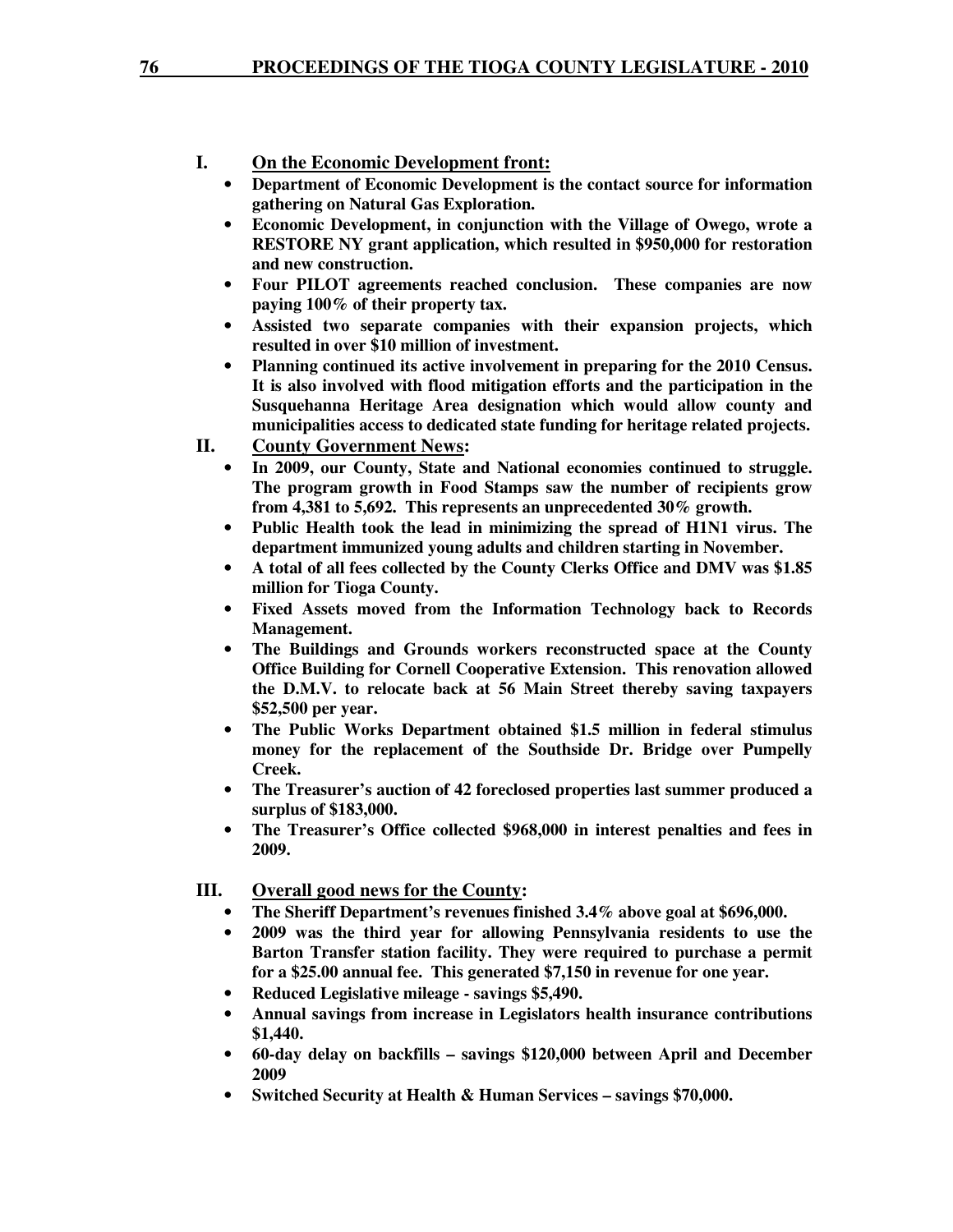- 
- **Non-Union dental insurance removed savings \$24,000.**<br>• **No nav increases to non-union staff savings \$39,650.** • **No pay increases to non-union staff – savings \$39,650.**
- **Elimination of positions total savings, including unfunded, \$438,000.**
- **Resolution adopted for no pay increases to part-time employees- Savings approximately \$16,600.**
- **IV. 2010 Goals**
	- **Construct the Southside Drive, Lockwood, Tappan, and East River at Kirby Park bridge replacements.**
	- **Construct Phases 1 and 2 of the Courthouse Exterior Renovation Project.**
	- **Prepare plan for closing of redundant bridges.**
	- **Reconfigure space to relocate the County Historian, Records Department, and the Safety Officer from our building on Parker Lane in Owego. Then sell the building and return it to the tax base.**
	- **Complete a lighting efficiency project at the Public Safety Building, thereby saving on electricity costs.**
	- **Legislative meetings regarding cost saving initiatives for the 2011 budget have started.**
	- **Implement plan to save 12.7% on car registrations by informing the public to bring in or send their registrations to our local DMV Office.**

**REFERRED TO: FINANCE COMMITTEE** 

**RESOLUTION NO. 73-10** *ERRONEOUS ASSESSMENT TOWN OF SPENCER* 

 **Adoption moved by Legislator McEwen, seconded by Legislator Huttleston.** 

**WHEREAS: An application for corrected tax roll indicates that property no. 469, assessed to William L Campbell on the 2010 tax rolls of the Town of Spencer is erroneous in that the aged exemption on this property was based upon incorrect income and the incorrect exemption was only applied to county and also applies to town; the corrected exemption reduces the county taxable value from \$19,500 to \$10,500, and the town taxable value from \$21,000 to \$10,500; and** 

**WHEREAS: The 2010 tax bill in the amount of \$1,505.53 was paid to the Town of Spencer tax collector on 1/4/10; be it therefore** 

**RESOLVED: That the Town of Spencer tax collector issue a refund of \$699.24 to William L Campbell for property no. 469 in the Town of Spencer; and be it further** 

**RESOLVED: That the erroneous town tax of \$302.84 be charged back to the Town of Spencer; and be it further**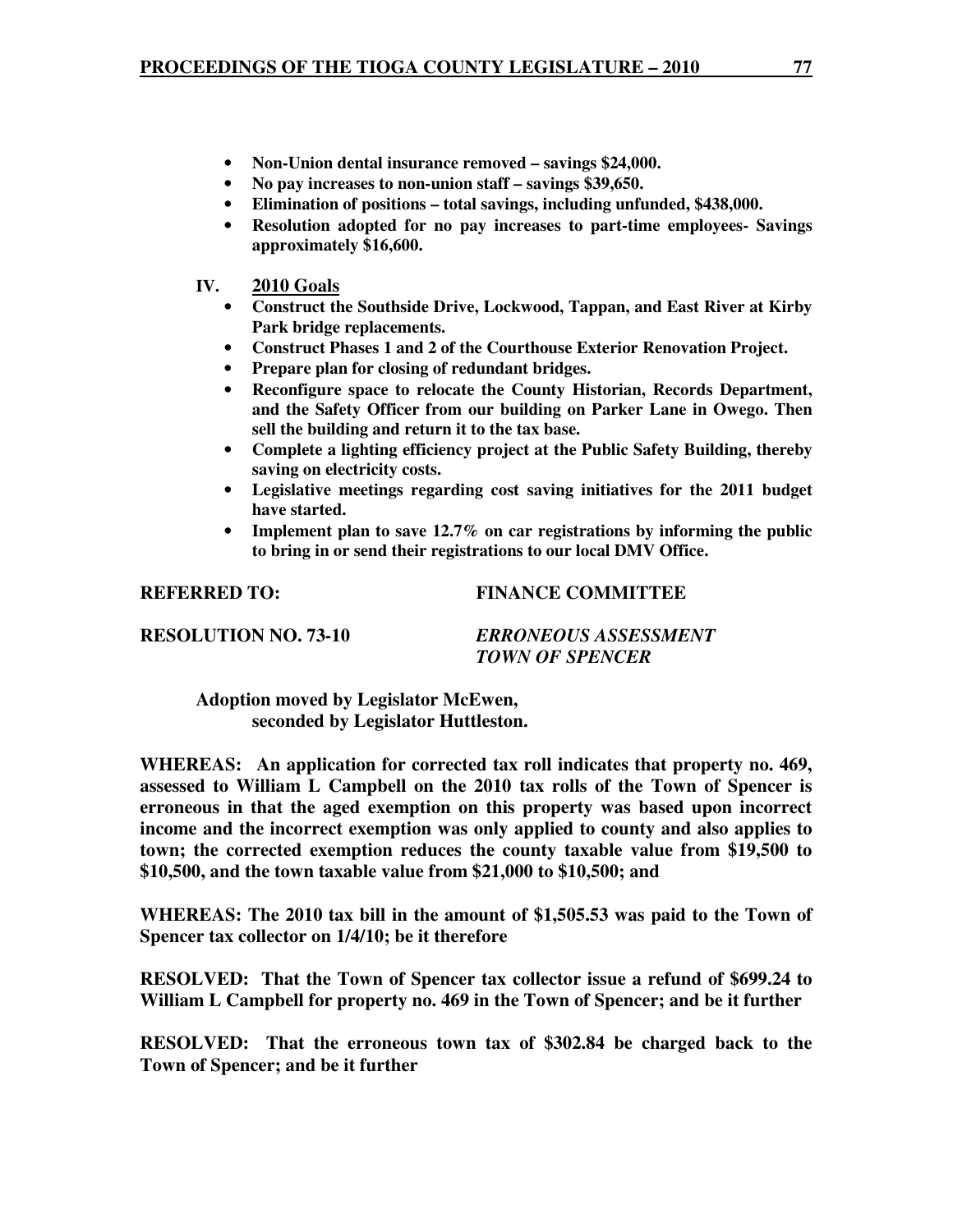**RESOLVED: That the erroneous solid waste tax of \$15.90 be charged back to the Solid Waste Fund; and be it further** 

**RESOLVED: That the erroneous county tax of \$380.50 be charged to the proper account in the records of the County Treasurer** 

> **Roll Call: Ayes 09 Noes 00 Absent 00 CARRIED**

**REFERRED TO: ED&P COMMITTEE** 

**RESOLUTION NO. 74–10** *RESOLUTION REQUESTING THAT THE STATE DEPARTMENT OF AGRICULTURE AND MARKETS BEGIN DISCUSSIONS WITH THE STATE DEPARTMENT OF ENVIRONMENTAL CONSERVATION (NYSDEC) FOR COMPENSATION OF LOCAL SOIL AND WATER CONSERVATION DISTRICTS FOR THEIR PART IN NATURAL GAS EXPLORATION MONITORING AND MITIGATION* 

 **Adoption moved by Legislator Sullivan, seconded by Legislator Monell** 

**WHEREAS: The Southern Tier region of New York State will begin experiencing a natural gas exploration boom of unprecedented proportion once the draft SGEIS is completed by the NYS Department of Conservation; and** 

**WHEREAS: There will be a need for monitoring and mitigation expertise at the local level to respond to citizen complaints; and** 

**WHEREAS: The local Soil and Water Conservation Districts historically have been that contact locally for landowners and commercial agricultural producers; and** 

**WHEREAS: The local Soil and Water Conservation Districts have the necessary knowledge and expertise to monitor and inspect potential environmental issues in regards to Natural Gas exploration (including well pad development and associated pipeline activities); therefore be it**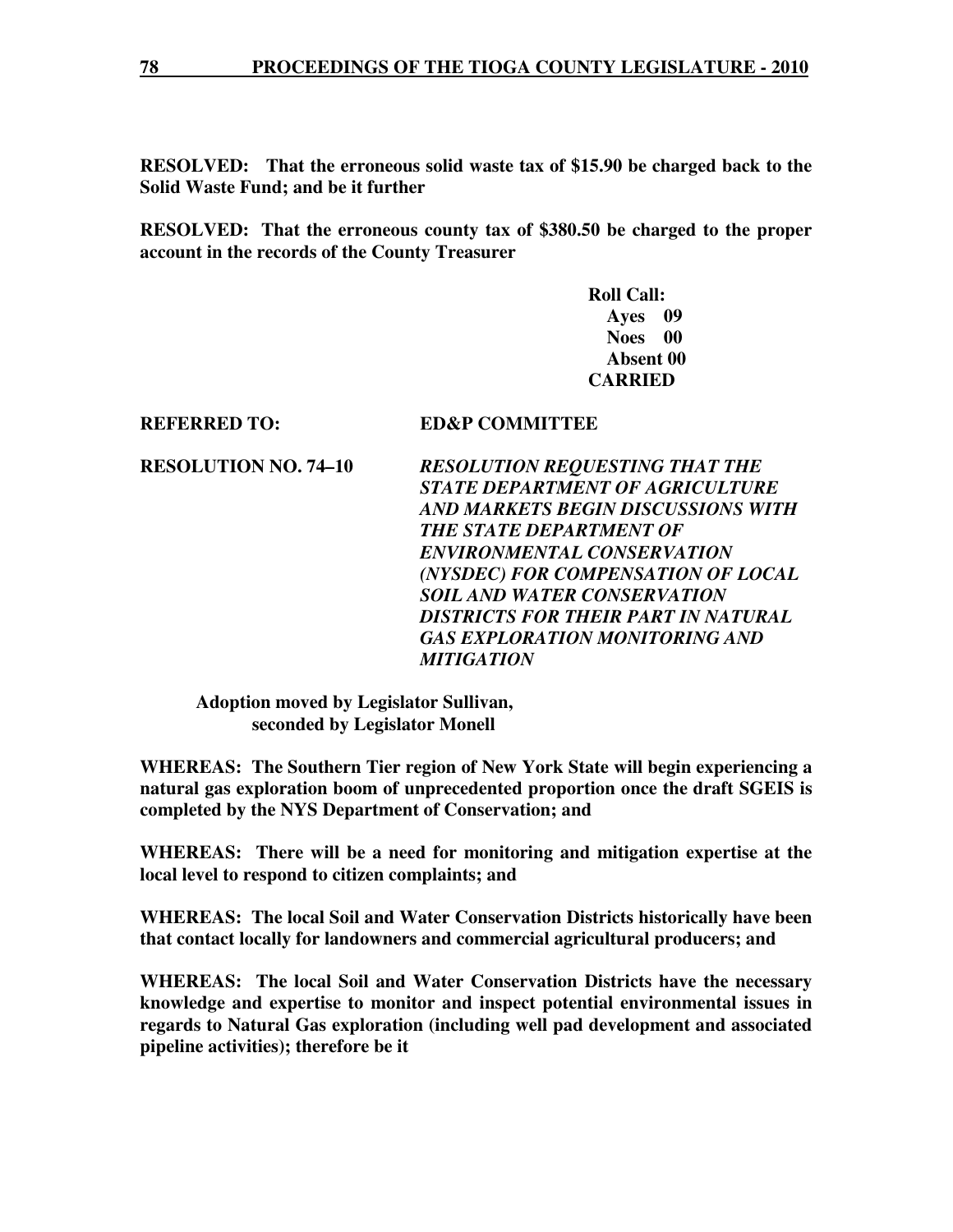**RESOLVED: That the Tioga County Legislature supports the Department of Agriculture and Markets in pursing talks with NYSDEC to compensate local Soil and Water Conservation Districts for responding locally to environmental issues associated with natural gas exploration and production.** 

#### **CARRIED**

| <b>REFERRED TO:</b>        | <b>ED&amp;P COMMITTEE</b><br><b>AGRICULTURE COMMITTEE</b>                                                 |
|----------------------------|-----------------------------------------------------------------------------------------------------------|
| <b>RESOLUTION NO 75-10</b> | <b>AUTHORIZE 2010 REQUESTS FOR</b><br><b>INCLUSION OF LANDS IN AGRICULTURAL</b><br><i><b>DISTRICT</b></i> |

## **Adoption moved by Legislator Sullivan, seconded by Legislator McEwen.**

**WHEREAS: In accordance with §303-B of the NYS Agricultural and Markets Law 25-AA, the Tioga County Planning Department has solicited agricultural land owners to request inclusion of lands in agricultural districts; and** 

**WHEREAS: Tioga County Planning has received requests for inclusion of land in agricultural districts and prepared a report listing and summarizing these requests which are located within the Owego/Nichols Agricultural District; and** 

**WHEREAS: The Tioga County Agricultural and Farmland Protection Board has reviewed said report and determined that the land to be included consists of viable agricultural land and its inclusion will serve the public interest by helping to maintain a viable agricultural industry within the district and therefore recommends County Legislature approval of inclusion of lands into their respective agricultural districts; and** 

**WHEREAS: The Tioga County Legislature has held the required public hearing and no opposition was heard; therefore be it** 

**RESOLVED: That the Tioga County Legislature approve the 2010 requests for inclusion of land listed in said report into Owego/Nichols Agricultural District, and be it further** 

**RESOLVED: That the Tioga County Legislature directs the Tioga County Planning Department to submit said report to the Commissioner of NYS Department of Agriculture and Markets for final certification.** 

#### **CARRIED**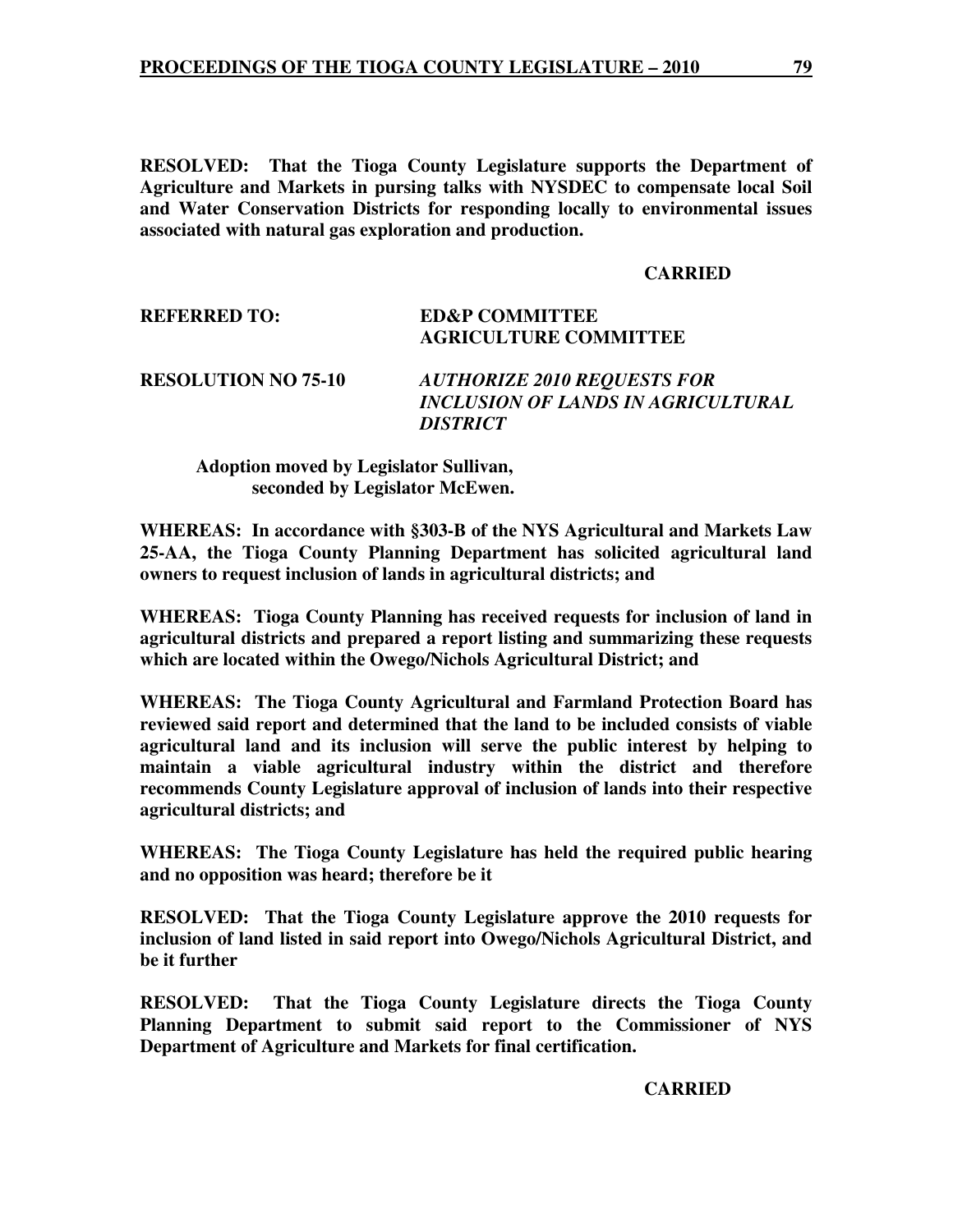### **REFERRED TO: SED&P COMMITTEE**

**RESOLUTION NO. 76–10** *RESOLUTION IN OPPOSITION TO THE IDA TAX IMPOSED ON LOCAL INDUSTRIAL DEVELOPMENT AGENCIES BY NEW YORK STATE AS A MEANS TO HELP CLOSE THE STATE'S BUDGET DEFICIT* 

 **Adoption moved by Legislator Monell, seconded by Legislator Sauerbrey.** 

**WHEREAS: Local Industrial Development Agencies (IDAs) serve as the primary vehicle for the implementation of economic development programs in counties and local communities across New York State; and** 

**WHEREAS: The primary mission of local IDAs is the creation and retention of jobs for New York's residents, through innovative, locally-driven and developed programs to make counties and local communities better places in which to invest, grow productive business enterprises and create better business atmospheres to generate new economic activity, job creation and tax revenue producers; and** 

**WHEREAS: The 2009-2010 State budget contained a maximum statewide "cost recovery" tax of \$5 million to "reimburse to New York State an allocable share of state governmental costs attributable to the provisions of services to industrial development agencies;" and** 

**WHEREAS: The State Department of Taxation and Finance has sent Tax bills to every IDA in the state, for amounts corresponding to 4.7% of the gross revenue received by an IDA in the 2008 calendar year, payable by March 31, 2010; and** 

**WHEREAS: The tax bills received by local IDAs were received long after local IDAs' budgets were developed and implemented, without the inclusion of this new unanticipated tax in their adopted budgets; and** 

**WHEREAS: Imposing a state gross receipts tax on revenues from 2008 that include tax generated resources from the state and federal government is redundant, punitive and will lead to these resources and those appropriated by counties for local job creation to be used instead to help bail out the State during its time of financial crisis; therefore be it**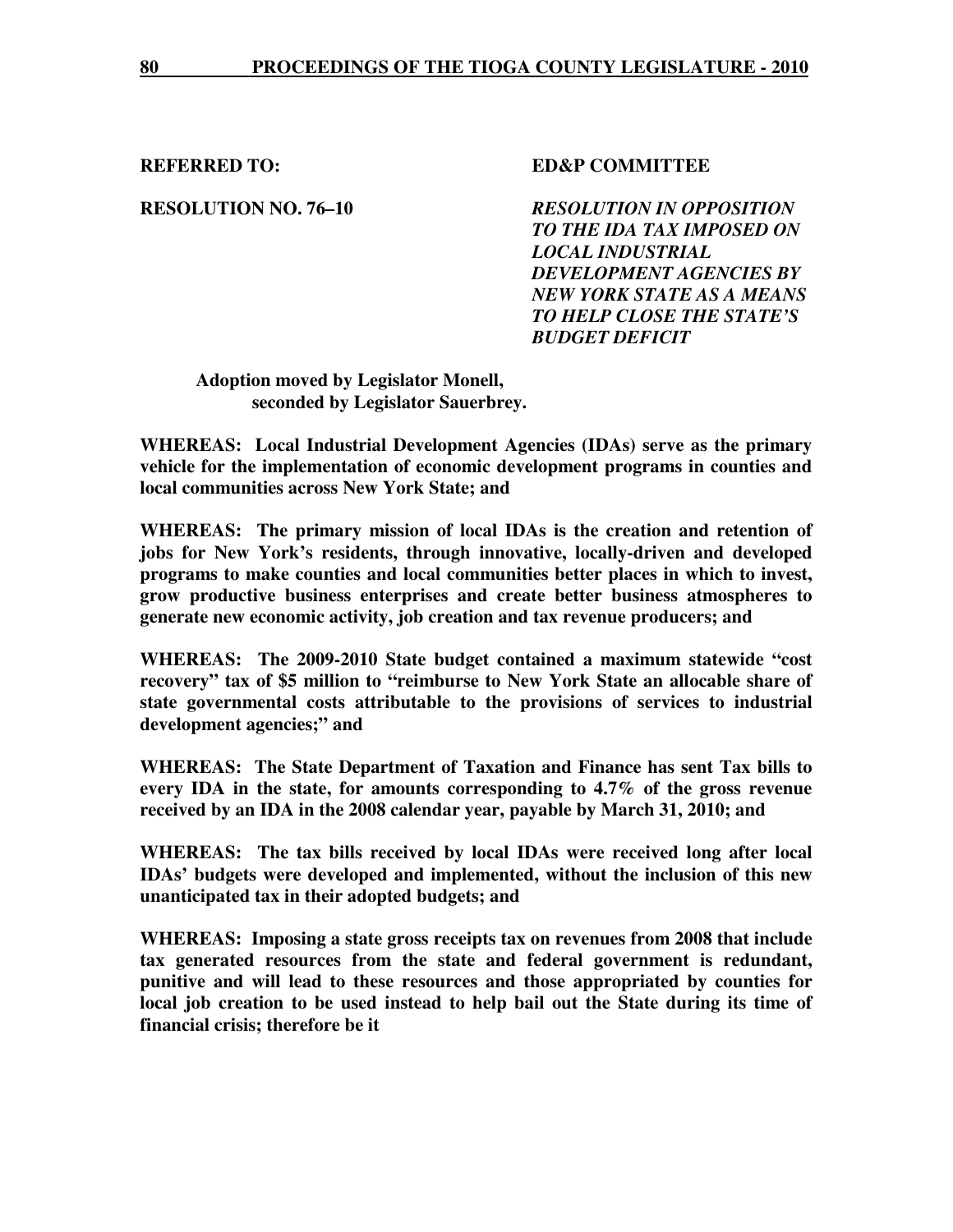**RESOLVED: That the Tioga County Legislature strongly opposes the imposition of the new tax on the gross revenues of local Industrial Development Agencies as a means to help eliminate the state budget deficit; and be it further** 

**RESOLVED: That the Tioga County Legislature shall forward copies of this resolution to Governor David A. Paterson, the New York State Legislature and all others deemed necessary and proper.** 

#### **CARRIED**

#### **REFERRED TO: ED&P COMMITTEE**

# **RESOLUTION NO. 77-10** *APPLY FOR NEW YORK STATE HOUSING TRUST FUND CORPORATION – 2010 NEW YORK MAIN STREET PROGRAM GRANT FUNDS*

#### **Adoption moved by Legislator Sauerbrey, seconded by Legislator Sullivan.**

**WHEREAS: The NYS Housing Trust Fund Corporation through their 2010 New York Main Street Program (NYMS) has made available a funding opportunity for rehabilitation of building stock to foster small business development, expand housing, stimulate reinvestment, enable adaptive reuse, address Americans with Disabilities Act (ADA), address code enforcement issues, energy efficiency and to preserve and revitalize mixed-use (commercial, civic and residential) business districts through building rehabilitation, façade improvement and streetscape improvement grants; and** 

**WHEREAS: The NYMS Program criteria now allows units of government to be eligible applicants and to act as a Local Program Administrator (LPA); and** 

**WHEREAS: The Tioga County Tourism Study (2004) recommends that our revitalization efforts follow the National Trust's Main Street Center 4-point Approach, one of which is – Design: Enhancing the historic commercial district's physical appearance through building rehabilitation, compatible new construction, public improvements and design management systems; and**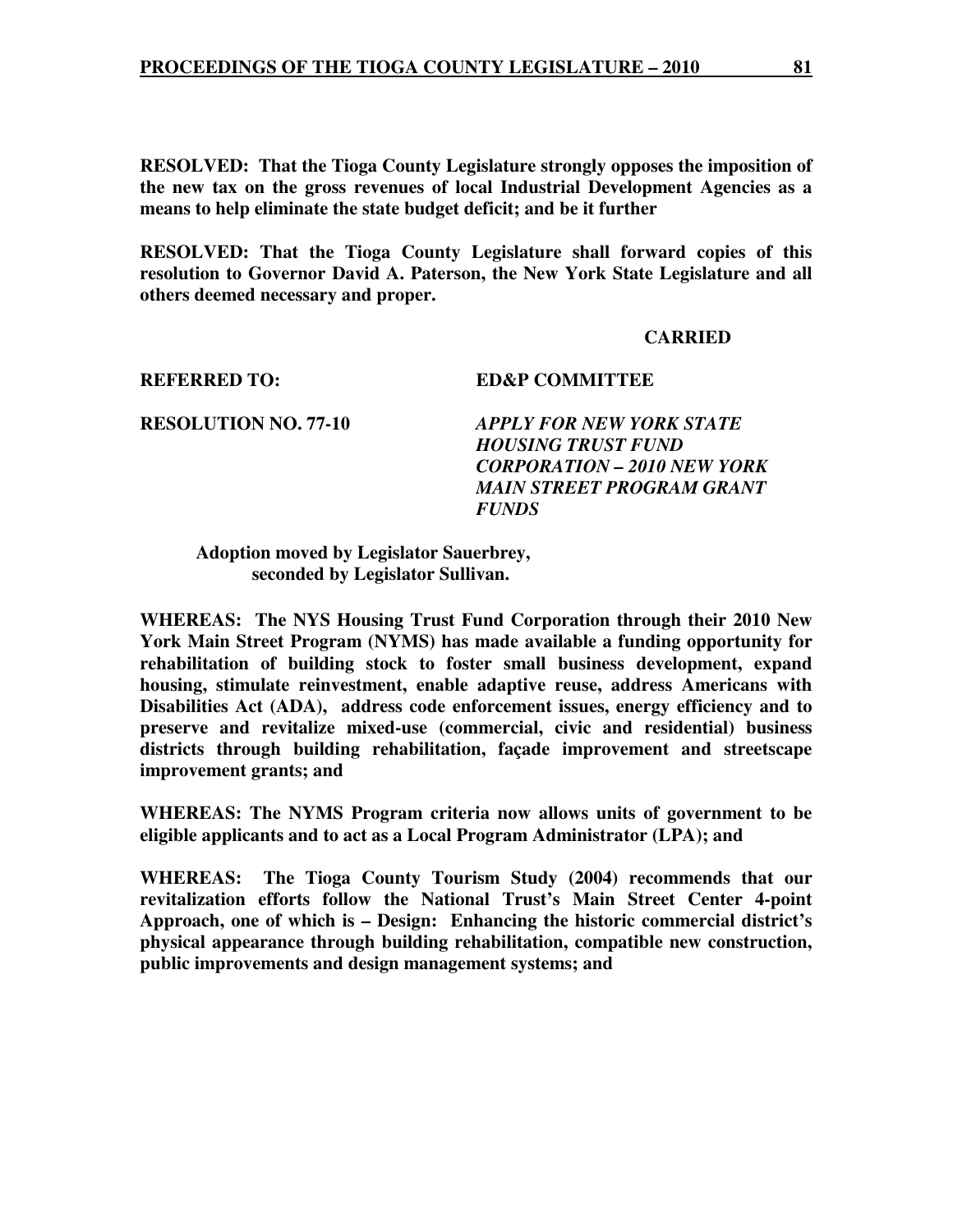**WHEREAS: The Village of Owego has initiated a coordinated effort to revitalize their targeted historic central business district through several recent, significant accomplishments and their Village of Owego Consolidated Master Plan (adopted 2003), includes a strategy in the Economic Development Chapter and Building Improvements and Filling Vacancies section to "Seek… pertinent funding to undertake commercial revitalization"; and** 

**WHEREAS: The Village of Owego has approved a resolution in support of this application to the 2010 NYMS Program by Tioga County and is desirous of the County conducting this activity for them; and** 

**WHEREAS: Several property owners in the Village of Owego downtown business district target area have expressed in writing interest in utilizing this funding to make building improvements; and** 

**WHEREAS: This grant source requires applicants to administer and ensure successful completion of all assisted projects by evaluating and assuring compliance with all local, state and federal laws and regulations, and allows a 7.5% administrative fee as administrative revenue for providing such services; and** 

**WHEREAS: The NYMS Program grant application will be submitted for a total of up to \$500,000 for building rehabilitation and façade improvements with 25% cash match provided by property owners, plus Tioga County Department of Economic Development & Planning will receive revenue for staff time to provide administrative services, therefore be it** 

**RESOLVED: That the Tioga County Legislature hereby authorizes submission and administration of said grant to New York State Housing Trust Fund, NYMS Program in the amount of up to \$500,000 with cash match provided by property owners with a 7.5% in administrative revenue to be received for providing such services.** 

 **On roll call vote on the above resolution, six members voted Aye, Legislators Roberts, McEwen, and Oberbeck voting no, and the resolution was adopted.**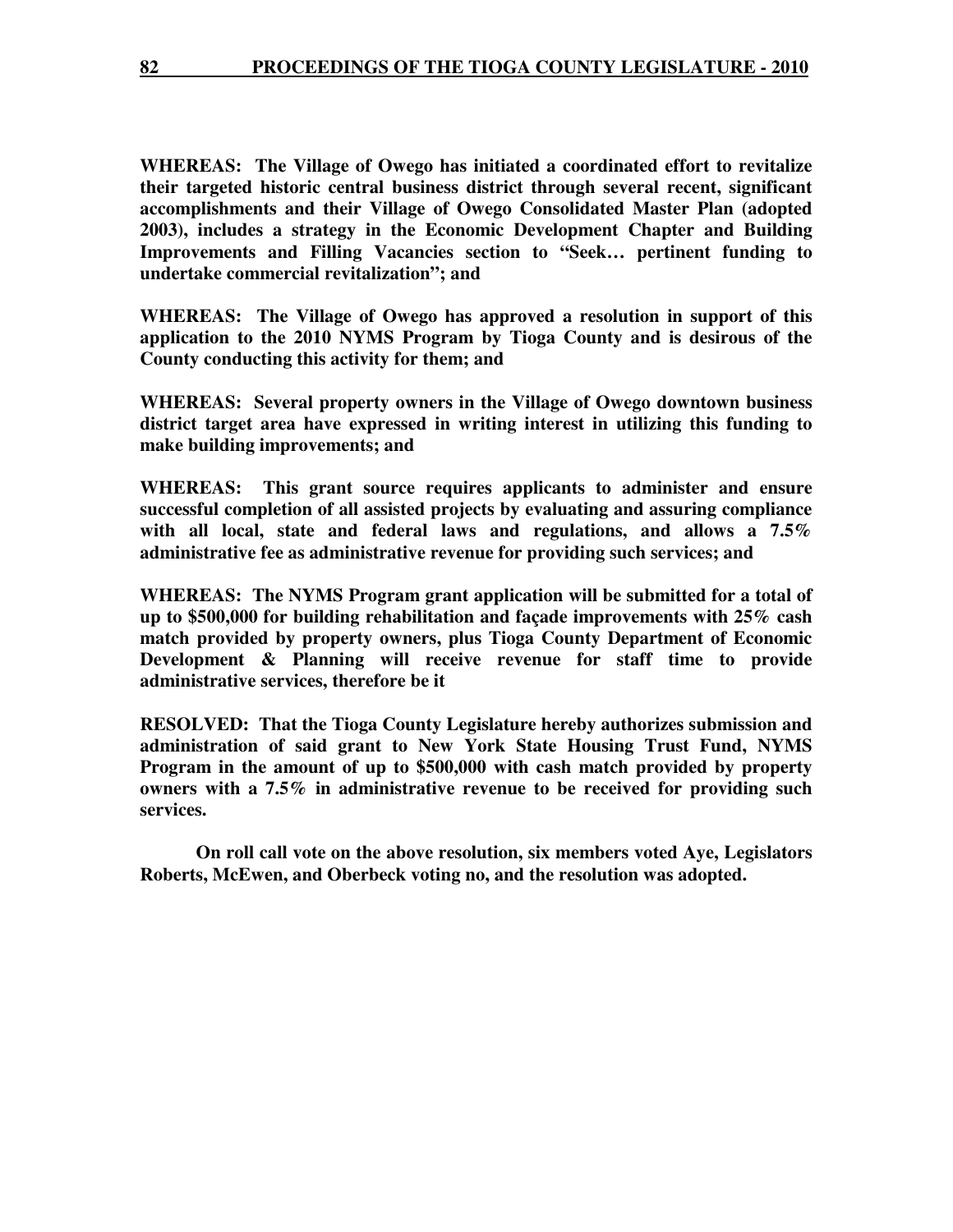### **REFERRED TO: ADMINISTRATIVE SERVICES COMMITEE FINANCE COMMITTEE**

**RESOLUTION NO. 78-10** *AUTHORIZE INCREASE IN ADMINISTERING MORTGAGE TAX BY THE TIOGA COUNTY CLERK AS APPROVED BY NEW YORK STATE DEPARTMENT OF TAXATION AND FINANCE* 

## **Adoption moved by Legislator McEwen, Seconded by Legislator Sauerbrey.**

**WHEREAS: Section 262 (Article 11) of the New York State Tax Law mandates that recording officers are entitled to receive for the county all necessary expenses for the purpose of administration of the mortgage tax in their office and approved allowance by the New York State Department of Taxation and Finance; and** 

**WHEREAS: The Tioga County Clerk has requested proper compensation that are reasonable and necessary allowances to cover county expenditures for collection, disbursements of the mortgage tax; and** 

**WHEREAS: The Tioga County Clerk Office has submitted to the New York State Department of Taxation and Finance a mortgage expense request of \$76,977.00 per year; and** 

**WHEREAS: The Tioga County Clerk has been authorized by New York State Department of Taxation and Finance to increase the mortgage expense to be \$76,977.00 for the period of April 2010 – April 2011; be it therefore** 

**RESOLVED: That the County Clerk be authorized to collect or withhold from its disbursements in twelve (12) equal monthly installments of \$6,414.75 at a total annum amount of \$76,977.00.** 

> **Roll Call: Ayes 09 Noes 00 Absent 00 CARRIED**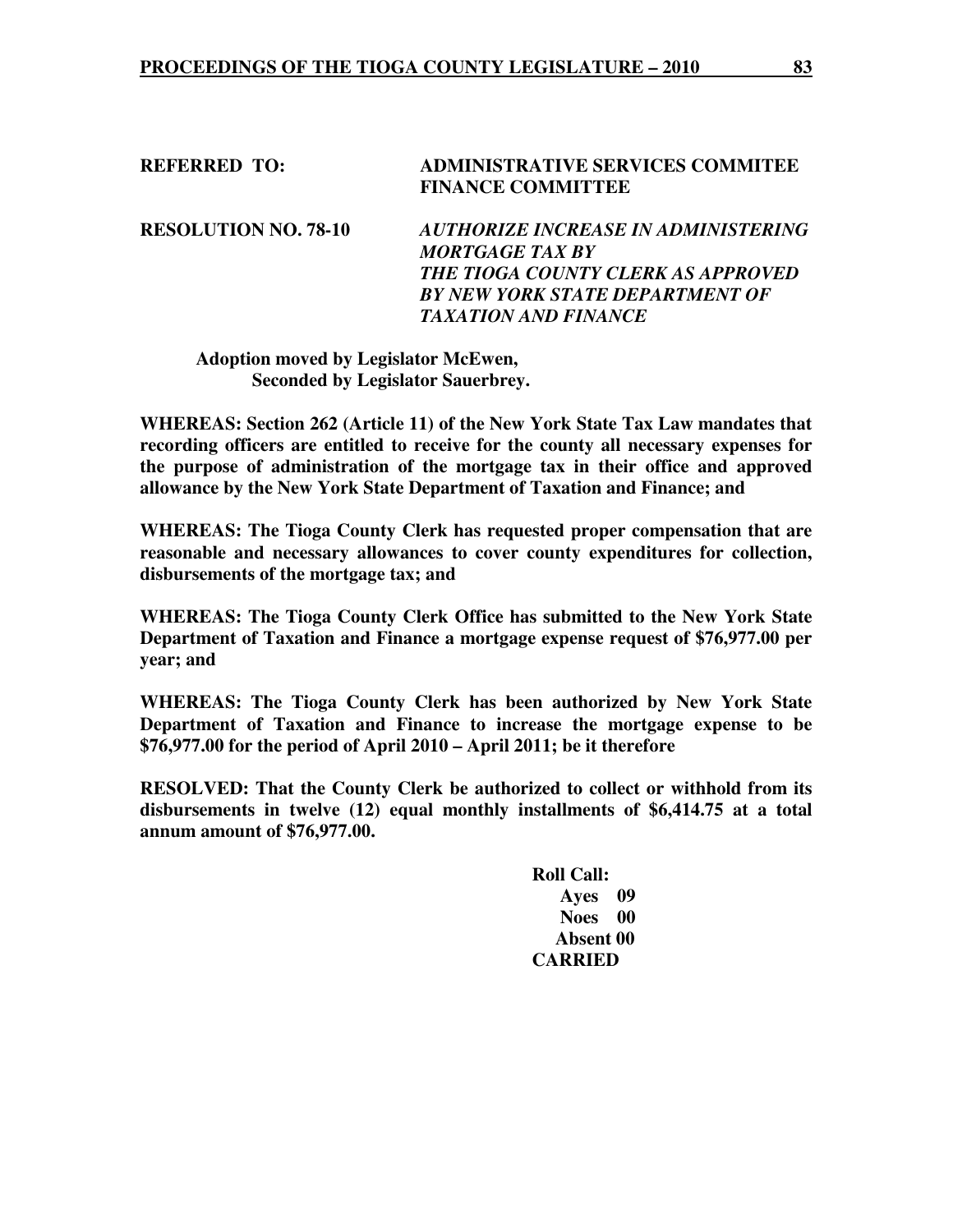## **REFERRED TO: SED&P COMMITTEE FINANCE COMMITTEE**

**RESOLUTION NO. 79–10** *APPROPRIATION OF* 

*ADDITIONAL REVENUE FOR THE SNOWMOBILE GRANT PROGRAM – ECONOMIC DEVELOPMENT & PLANNING* 

 **Adoption moved by Legislator Roberts, seconded by Legislator Sullivan.** 

**WHEREAS: The Snowmobile Grant Program received an unanticipated additional funding of \$4,669 for the 2010 calendar year; therefore be it** 

**RESOLVED: That the additional \$4,669 be appropriated from A3989 State Aid Snowmobile Grant Program to Snowmobile Grant Account A7180.40-590.** 

 **Roll Call: Ayes 09 Noes 00 Absent 00 CARRIED** 

### **REFERRED TO: PUBLIC SAFETY COMMITTEE**

### **FINANCE COMMITTEE**

**RESOLUTION NO. 80-10** *FUND SHERIFF'S GRANT – BUCKLE UP NEW YORK GRANT* 

 **Adoption moved by Legislator Sauerbrey, Seconded by Legislator McEwen.** 

**WHEREAS: The Sheriff's Office has been awarded a BUNY (Buckle Up New York) Grant PT-5400151 from the Governor's Traffic Safety Committee in the amount of \$3,978; and** 

**WHEREAS: This funding now needs to be appropriated; therefore be it** 

**RESOLVED: That the BUNY Grant be appropriated as follows:**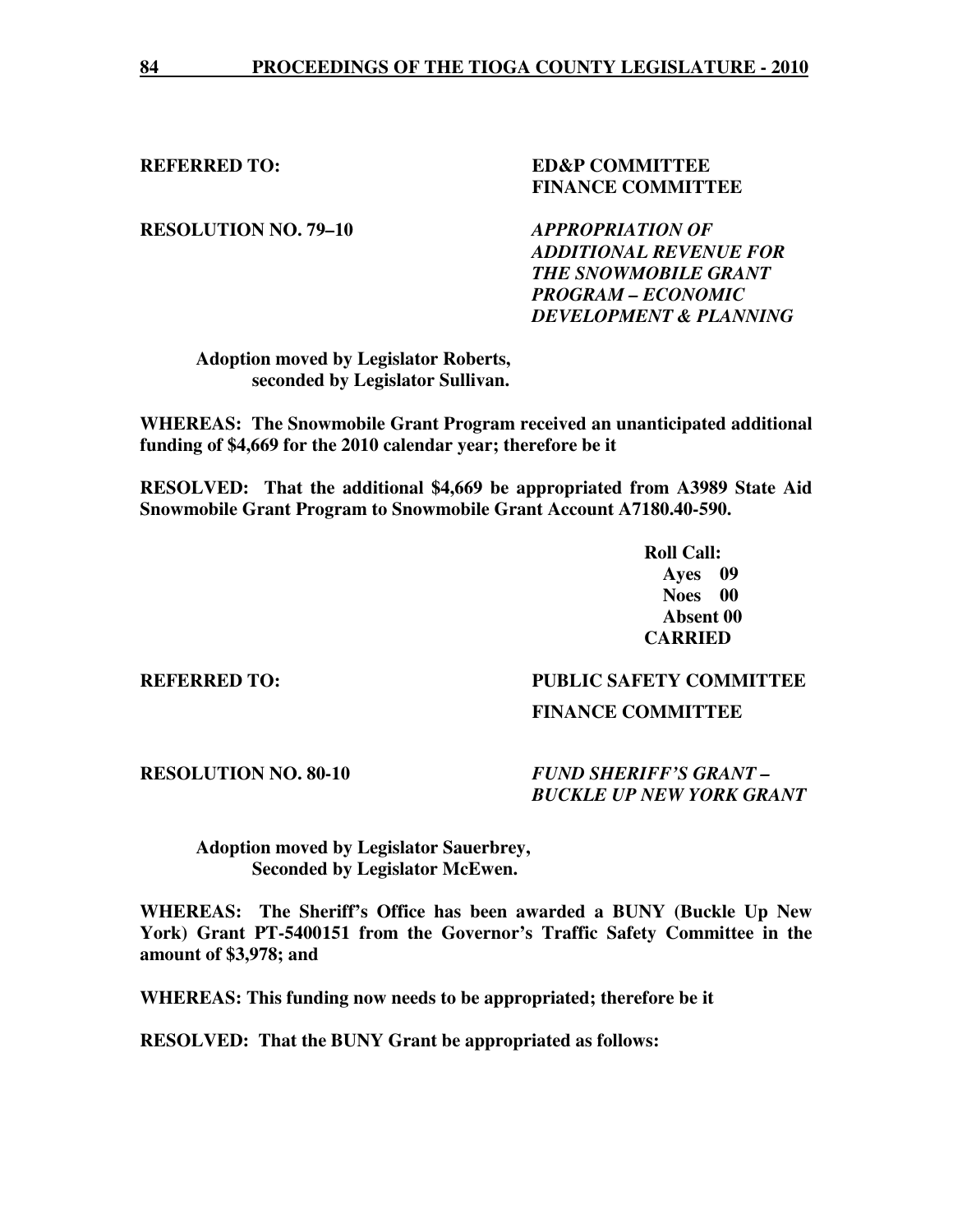**From: A3395. State Aid-Sheriff BUNY Grant PT-5400151 \$3,978** 

**To: A3115.10.30 BUNY Grant-Personnel Services (O/T) \$3,978** 

 **Roll Call: Ayes 09 Noes 00 Absent 00 CARRIED** 

# **REFERRED TO: PUBLIC SAFETY COMMITTEE FINANCE COMMITTEE**

**RESOLUTION NO. 81-10** *FUND SHERIFF'S GRANT – STEP GRANT* 

 **Adoption moved by Legislator Sauerbrey, Seconded by Legislator McEwen.** 

**WHEREAS: The Sheriff's Office has been awarded a STEP (Selective Traffic Enforcement) Grant PT-5400171 from the Governor's Traffic Safety Committee in the amount of \$27,160; and** 

**WHEREAS: This funding now needs to be appropriated, therefore be it** 

**RESOLVED: That the STEP Grant be appropriated as follows:** 

|     | From: A3390. State Aid-Sheriff STEP Grant PT-5400171                                           | \$27,160            |
|-----|------------------------------------------------------------------------------------------------|---------------------|
| To: | A3111.10.30 STEP Grant-Personnel Services (O/T)<br>A3111.20-130 STEP Grant-Equipment (not car) | \$24,960<br>\$2,200 |

 **Roll Call: Ayes 09 Noes 00 Absent 00 CARRIED**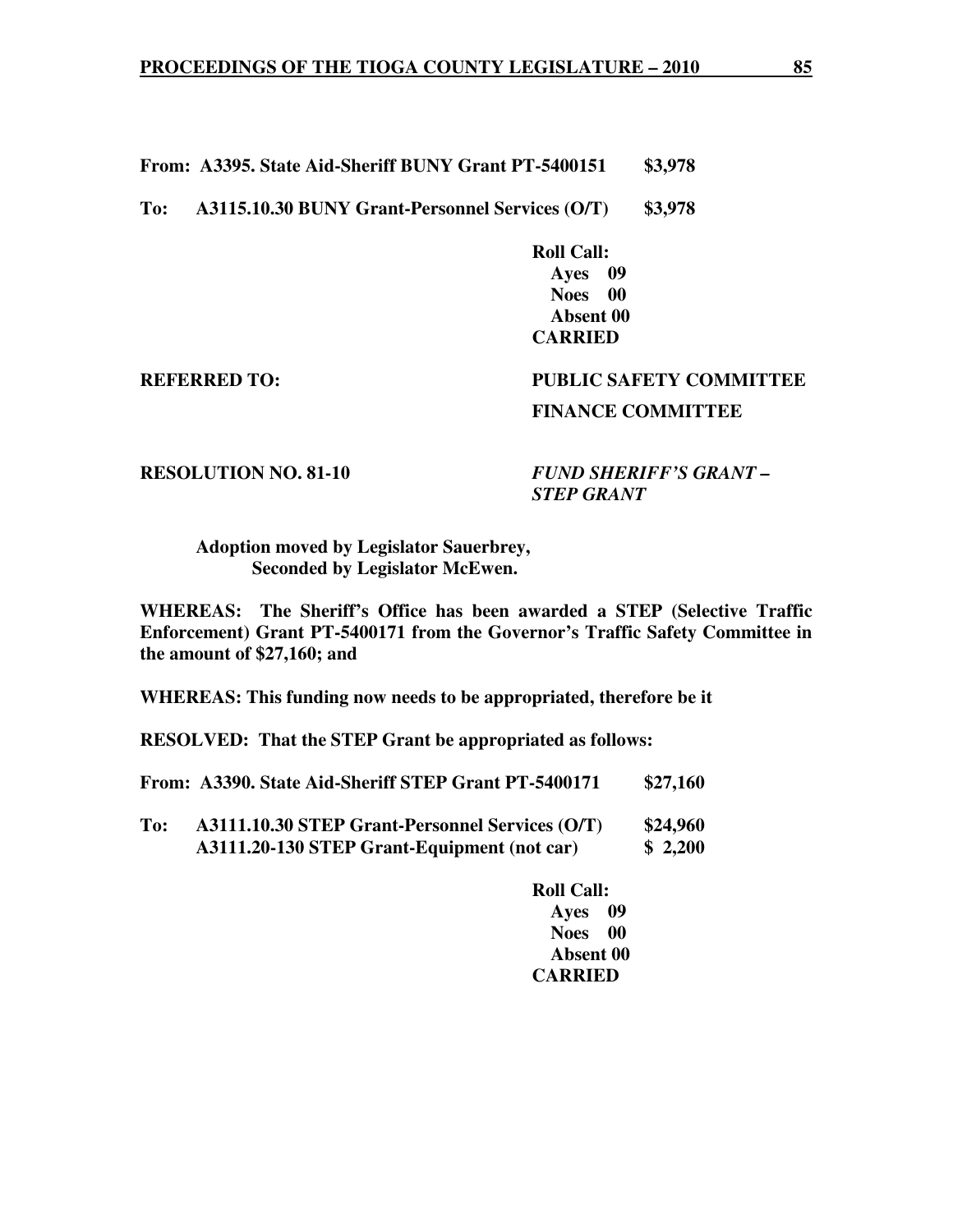## **REFERRED TO: ED&P COMMITTEE JOB TRAINING COMMITTEE**

**RESOLUTION NO. 82-10** *AMEND TIOGA EMPLOYMENT CENTER BUDGET* 

## **Adoption moved by Legislator Sullivan, seconded by Legislator McEwen.**

**WHEREAS: The Tioga Employment Center, as part of the Broome-Tioga Workforce New York for employment and training services, is funded under the federal Workforce Investment Act; and** 

**WHEREAS: The Tioga Employment Center has been allocated additional funds under New York State Incentive Funds in the amount of \$4,567.00; therefore be it** 

**RESOLVED: That the Tioga Employment Center budget be amended as follows:** 

**From: CD4791 – Federal Aid-Federal Employment Program \$4,567.00** 

### **To: CD6293.40- – Federal Employment Program in the following accounts: - 190 Education Reimbursements: \$3,667.00 - 733 Training/All Other \$ 900.00**  \$ 900.00

**Roll Call: Ayes 09 Noes 00 Absent 00 CARRIED** 

**REFERRED TO: PUBLIC WORKS FINANCE** 

**RESOLUTION NO. 83-10** *TRANSFER FUNDS*

 **Adoption moved by Legislator Roberts, seconded by Legislator Sullivan.** 

**WHEREAS: Tioga County replaced West Creek Rd. Bridge over West Branch Owego Creek in 2009; and**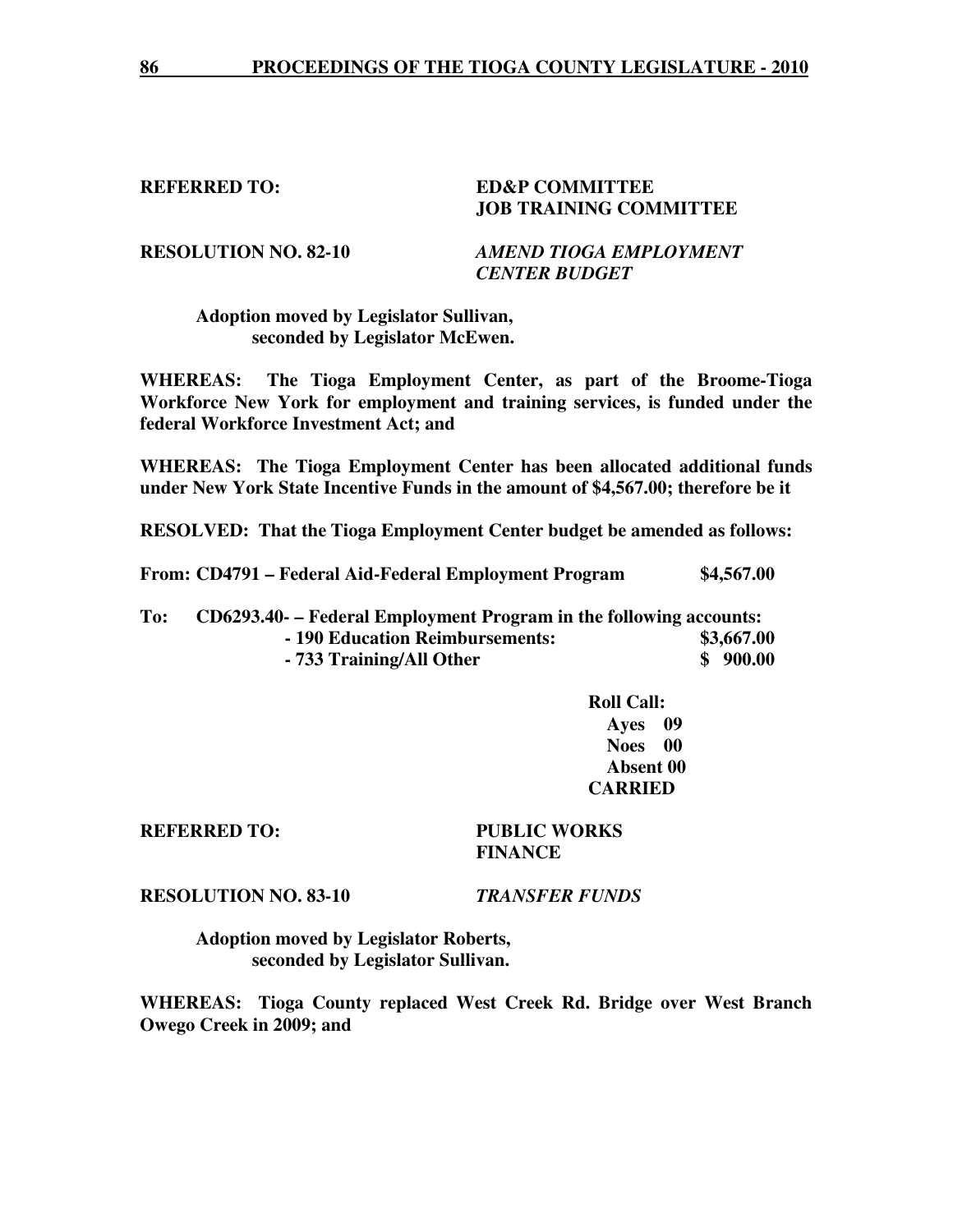**WHEREAS: NYSDEC is charging a new lead paint disposal surcharge of \$10,000 and there are insufficient funds in the West Creek Rd. Bridge Project H2007.09; and** 

**WHEREAS: The Glen Mary Drive Bridge Project H2008.07 has been completed under budget; therefore be it** 

**RESOLVED: That the Tioga County Legislature authorizes the transfer of \$10,000 from H2008.07 Glen Mary Dr Bridge Project to H2007.09 West Creek Bridge over West Branch Owego Creek.** 

> **Roll Call: Ayes 09 Noes 00 Absent 00 CARRIED**

**REFERRED TO: PUBLIC WORKS** 

**RESOLUTION NO. 84-10** *CREATE NEW PROJECT* 

 *BOND ISSUE AND TRANSFER FUNDS* 

 **Adoption moved by Legislator Roberts, seconded by Legislator McEwen.** 

**WHEREAS: Tioga County Public Works did a rehabilitation of the Glen Mary Drive Bridge and the project was completed under budget; and** 

**WHEREAS: Tioga County wants to submit an application for a 2010 Bond Issue; therefore be it** 

**RESOLVED: That the Tioga County Legislature authorizes the creation of project H2010.09 Bond Issue and transfer \$50,000 from H2008.07 Glen Mary Drive Bridge Project to H2010.09 Bond Issue.** 

> **Roll Call: Ayes 09 Noes 00 Absent 00 CARRIED**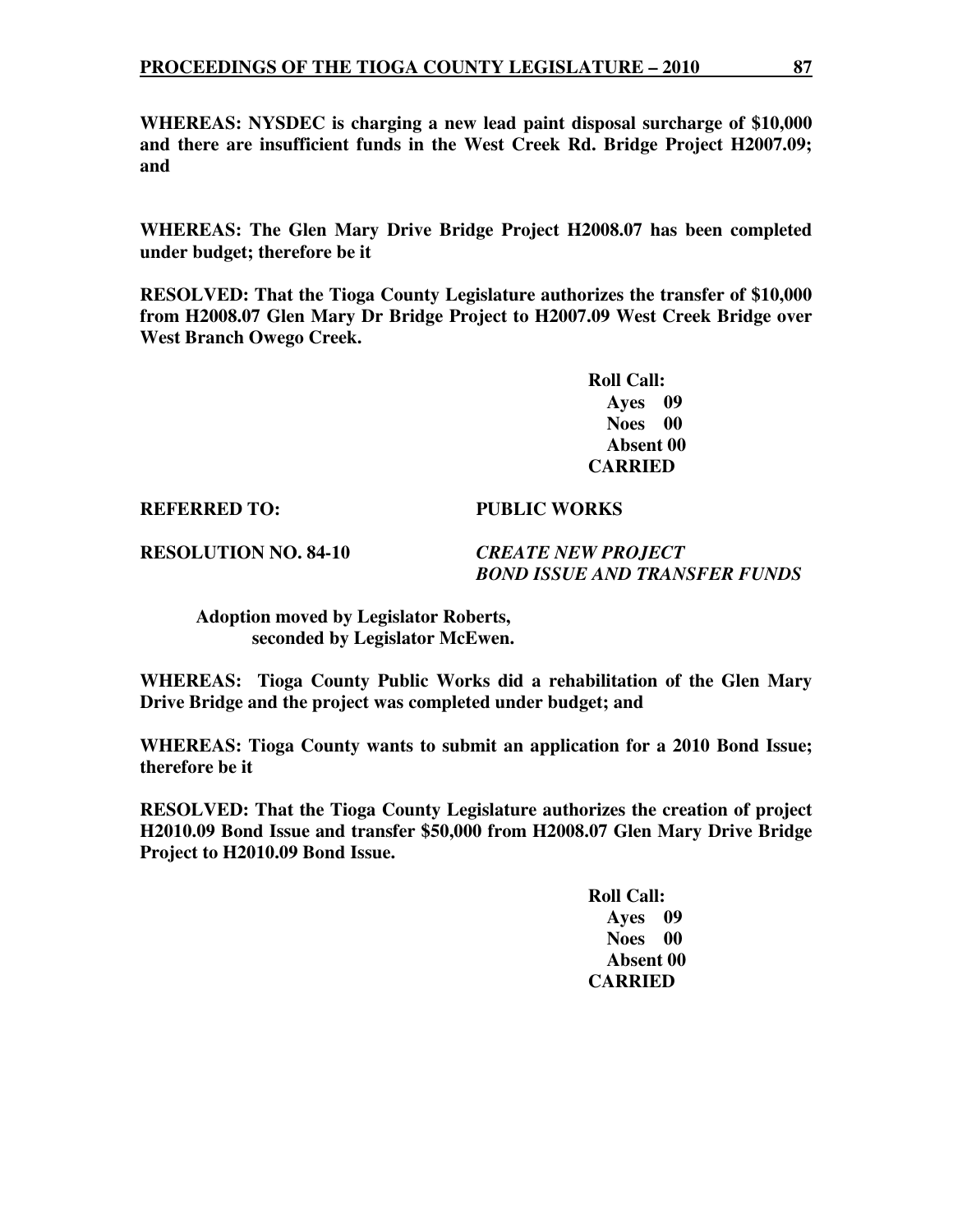**REFERRED TO: PUBLIC WORKS FINANCE** 

**RESOLUTION NO. 85-10** *CREATE NEW PROJECT* 

 *HALSEY VALLEY RD. BRIDGE OVER PIPE CREEK (BIN: 3334970) AND TRANSFER FUNDS* 

## **Adoption moved by Legislator Roberts, seconded by Legislator Huttleston.**

**WHEREAS: Tioga County Public Works Commissioner sent out request for proposals for the Design Services for Lillie Hill Rd. Bridge over Apalachin Creek (BIN: 3335510) and Straits Corners Rd. Bridge over Pipe Creek (BIN: 3335040); and** 

**WHEREAS: The proposals for these projects came in under the estimates; and** 

**WHEREAS: The next scheduled bridge project is the Halsey Valley Rd. Bridge over Pipe Creek (BIN: 3334970); therefore be it** 

**RESOLVED: That the Tioga County Legislature authorizes the creation of project H2010.10 Halsey Valley Rd. Bridge over Pipe Creek (BIN: 3334970) for design services and transfer \$30,000 from H2010.06 Straits Corners Rd. Bridge over Pipe Creek (BIN: 3334970) and \$30,000 from H2010.07 Lillie Hill Rd. Bridge over Apalachin Creek (BIN: 3335510) into account H2010.10 Halsey Valley Rd. Bridge over Pipe Creek (BIN: 3334970) for a total amount of \$60,000.** 

> **Roll Call: Ayes 09 Noes 00 Absent 00 CARRIED**

**REFERRED TO: PUBLIC WORKS** 

**RESOLUTION NO. 86-10** *AWARD DESIGN OF HALSEY VALLEY RD. BRIDGE (BIN 3334970) OVER PIPE CREEK TO MCFARLAND & JOHNSON*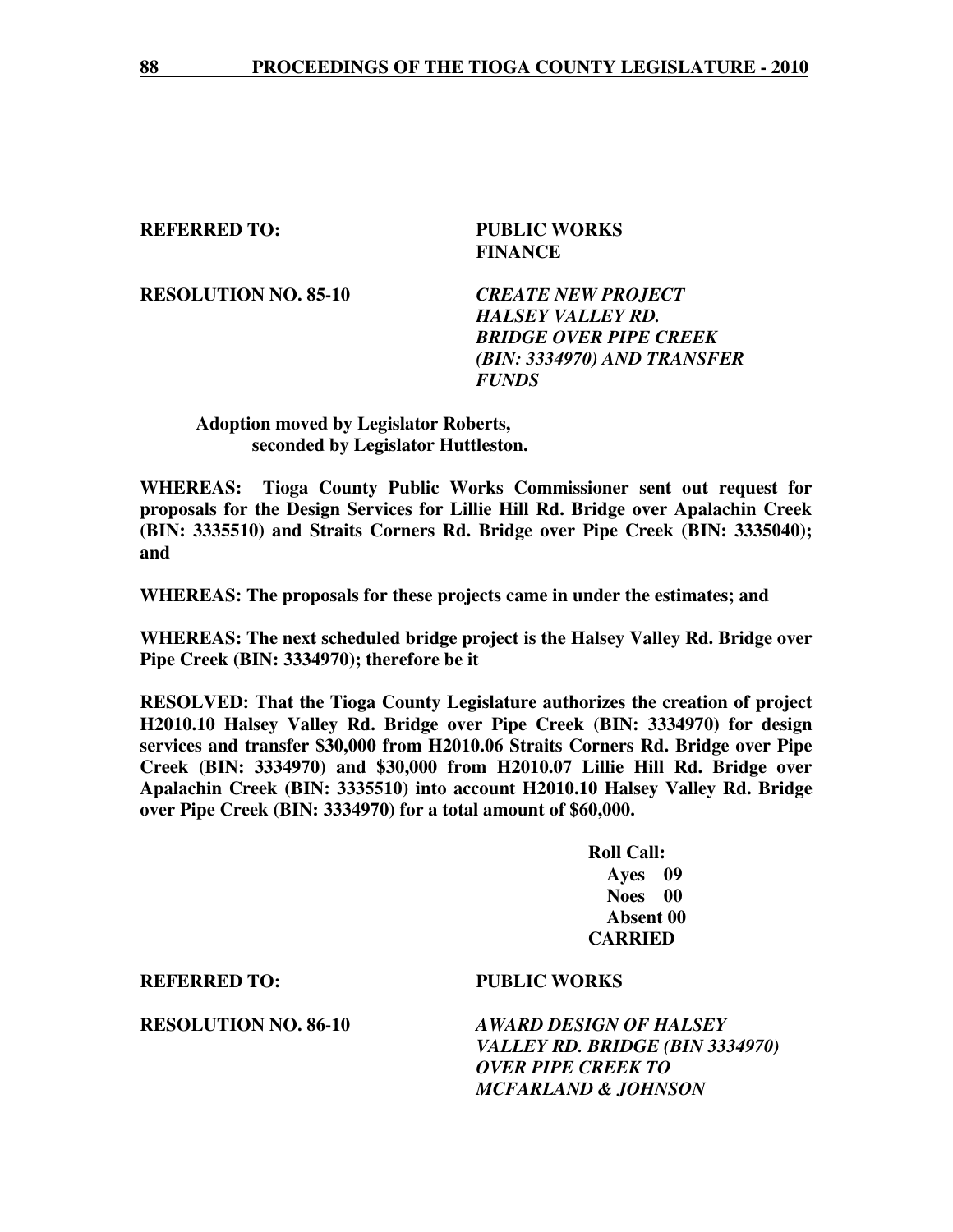**Adoption moved by Legislator Roberts, seconded by Legislator Huttleston.** 

**WHEREAS: The Commissioner of Public Works requested proposals for design services for the Halsey Valley Rd. Bridge over Pipe Creek (BIN:#3334970); and** 

**WHEREAS: The proposals were as follows:** 

| McFarland & Johnson                  | <b>Binghamton, NY</b> | \$49,347 |
|--------------------------------------|-----------------------|----------|
| <b>Delta Engineers</b>               | <b>Endwell, NY</b>    | \$49,950 |
| <b>Shumaker Consulting Engineers</b> | <b>Binghamton, NY</b> | \$51,039 |

**Therefore be it** 

**RESOLVED: That the Tioga County Legislature award the design services to McFarland & Johnson, Binghamton, NY in the amount of \$49,347 to be paid out of account H2010.10 Halsey Valley Rd. Bridge (BIN 3334970).** 

> **Roll Call: Ayes 09 Noes 00 Absent 00 CARRIED**

# **REFERRED TO: PUBLIC SAFETY COMMITTEE FINANCE COMMITTEE**

**RESOLUTION NO. 87-10** *AUTHORIZE CONTRACT FOR UNIFORM DRY CLEANING AND LAUNDRY SERVICES* 

 **Adoption moved by Legislator Sauerbrey, Seconded by Legislator McEwen.** 

**WHEREAS: The Sheriffs Office is required to provide uniform Dry Cleaning and Laundry services for uniformed officers; and** 

**WHEREAS: Moreton Cleaners of Waverly New York has contracted with the Sheriffs Office to provide this service; and,** 

**WHEREAS: The Sheriffs Office is desirous to extend the current contract one additional year for a annual fee of \$12,250; and**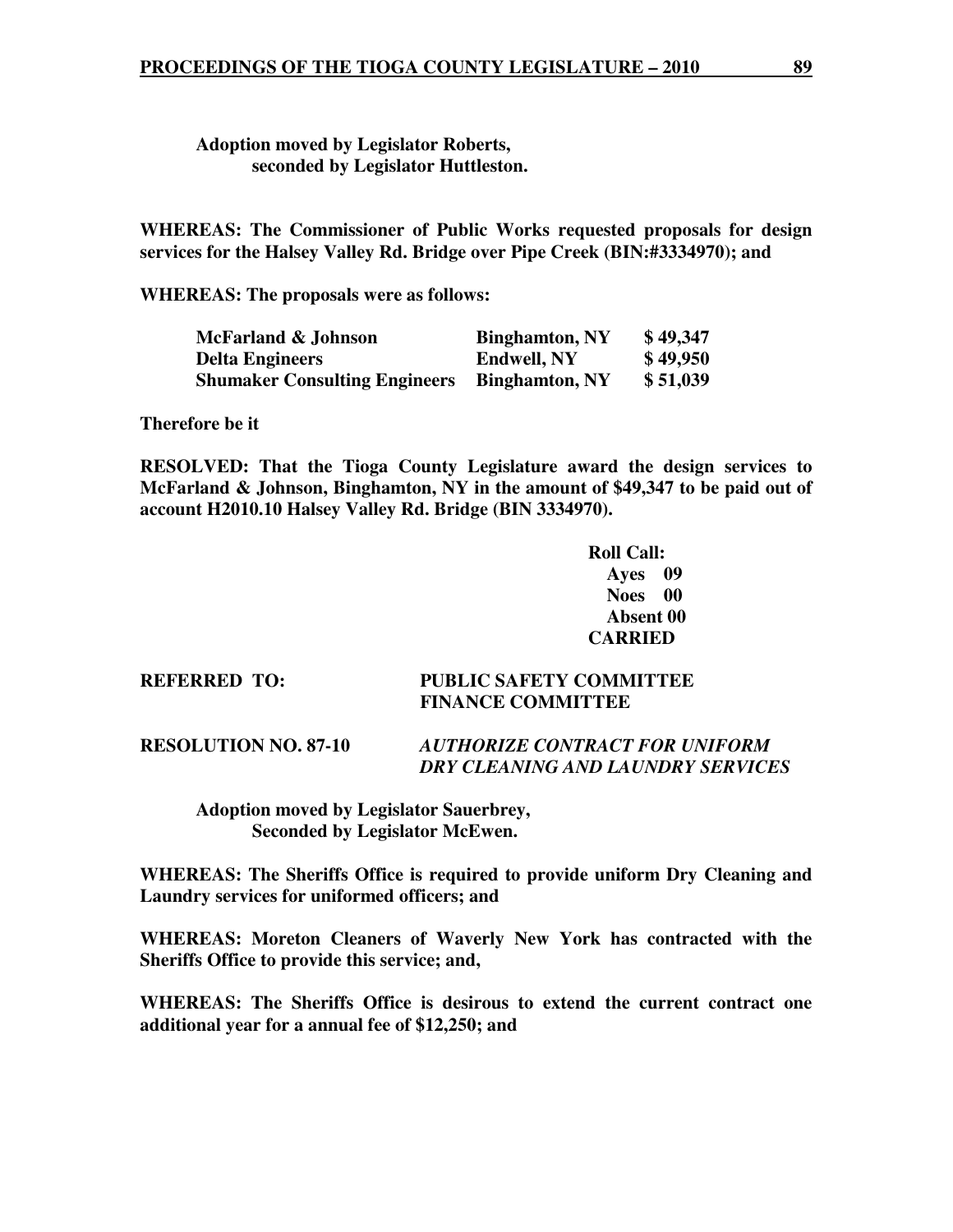**90 PROCEEDINGS OF THE TIOGA COUNTY LEGISLATURE - 2010**

**WHEREAS: Funding for this contract has been appropriated in the 2010 budget and the Tioga County Attorney has approved the agreement that defines the rights and responsibilities of all the parties; be it therefore** 

**RESOLVED: That the Tioga County Legislature authorize the Tioga County Sheriffs Office to enter into a contract with Moreton Cleaners.** 

> **Roll Call: Ayes 09 Noes 00 Absent 00 CARRIED**

### **REFERRED TO: PUBLIC SAFETY COMMITTEE FINANCE COMMITTEE**

**RESOLUTION NO. 88-10** *AUTHORIZE CONTRACT FOR INMATE MEDICAL CARE* 

 **Adoption moved by Legislator Sauerbrey, Seconded by Legislator Roberts.** 

**WHEREAS: The Sheriffs Office contracts with Correctional Medical Care Inc. (CMC) to provide medical care to the inmates of the Tioga County Jail; and** 

**WHEREAS: The Sheriffs Office is desirous to extend the current contract one additional year for an annual fee of \$259,512; and** 

**WHEREAS: Funding for this contract has been appropriated in the 2010 budget and the Tioga County Attorney has approved the agreement that defines the rights and responsibilities of all the parties; be it therefore** 

**RESOLVED: That the Tioga County Legislature authorize the Tioga County Sheriffs Office to enter into a contract with Correctional Medical Care, Inc.** 

> **Roll Call: Ayes 09 Noes 00 Absent 00 CARRIED**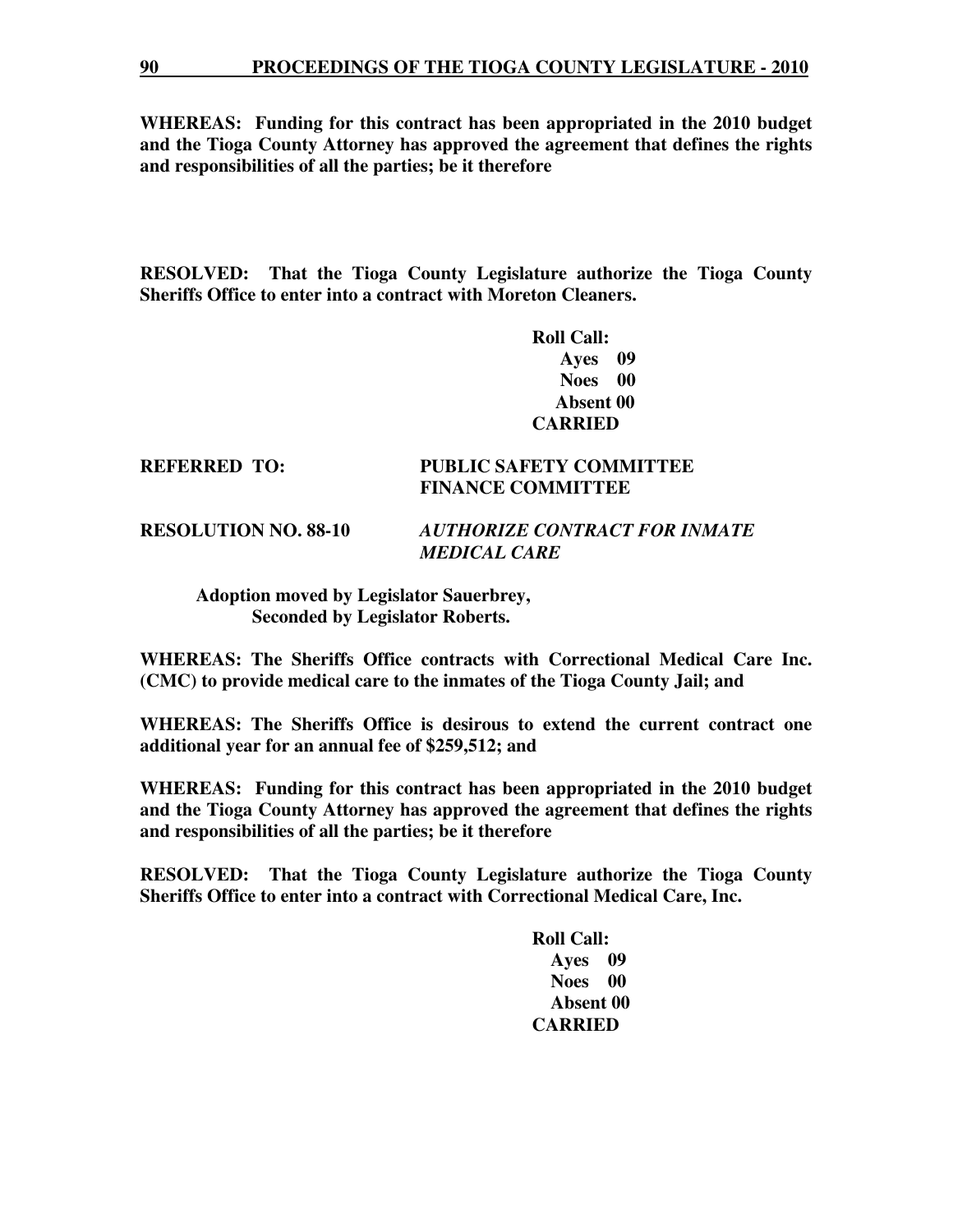#### **REFERRED TO: LEGAL COMMITTEE**

**RESOLUTION NO. 89-10** *REQUESTING SUPPORT OF COUNTIES AND STATE LEGISLATORS IN RELATION TO LEGISLATION AMENDING COUNTY LAW, SECTION 215* 

### **Adoption moved by Legislator Monell, Seconded by Legislator Sullivan.**

**WHEREAS: The exploration and extraction of natural gas from the Marcellus shale and other geologic formations in the southern tier and central New York has become a major economic factor such that gas companies are leasing thousands of acres of land; and** 

**WHEREAS: Section 215 of the County Law as presently written limits the period of time a County can enter into a lease to five years; and** 

**WHEREAS: Gas companies seeking to lease land, in order to recover the large investment costs, require that the term of leasehold extend for such time as the well is productive and not be limited to a finite five year term; and** 

**WHEREAS: Counties which operate under a charter form of government have the ability to provide in their respective charters for authority to enter into leases beyond the five year limit and such ability is denied to non-charter Counties; and** 

**WHEREAS: All Counties should be afforded equal protection under the law to enable the respective County governments to determine the terms of leases for its own land, if any County shall determine it to be in the public interest to enter into one or more of such leases; and** 

**WHEREAS: The State of New York permits the leasing of State land for natural gas exploration and extraction for so long as gas is produced in commercially paying quantities; and** 

**WHEREAS: Remedial legislation sponsored by Senator Thomas W. Libous, Assemblyman William Magee and Assemblyman Clifford W. Crouch, denoted as Senate Bill #S.6325 and Assembly Bill #A.9727 respectively, has been introduced to**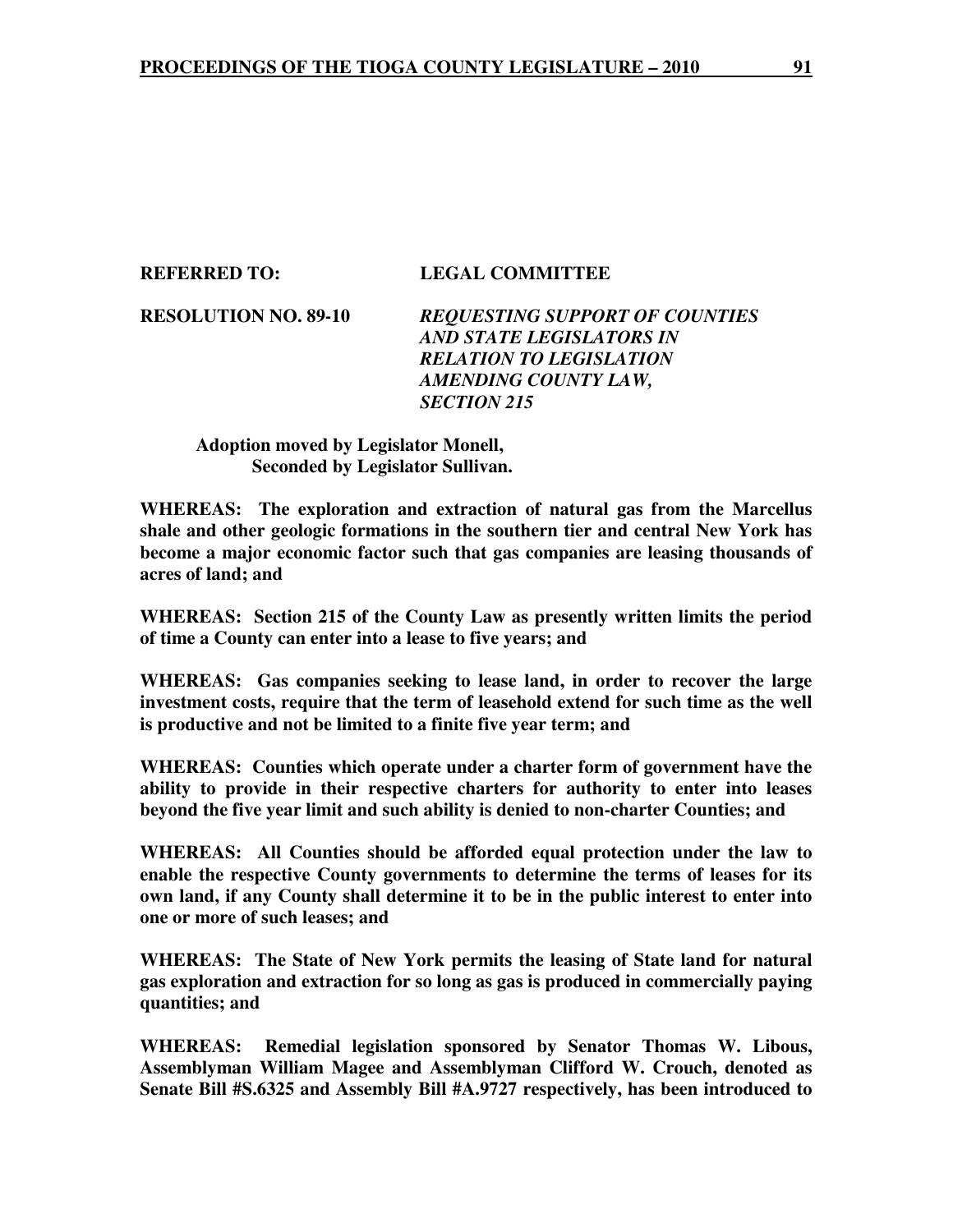**amend County Law Section 215 to permit a County to enter into a lease under terms it deems proper and that the period of such lease for the exploration and drilling for and extraction of natural gas and liquefied natural gas may extend for as long a period of time as the gas is produced in commercially paying quantities; now therefore be it** 

**RESOLVED: That the Tioga County Legislature requests that each County support this legislation, adopt a resolution formally indicating such support, and urge their respective elected representatives in Albany to become co-sponsors of and work for the passage of such legislation and ultimately its approval by the Governor; and be it further** 

**RESOLVED: That a copy of this Resolution be distributed to County governments, and elected representatives including Senators Thomas W. Libous and James L. Seward, Assemblymen William Magee, Clifford W. Crouch, Gary D. Finch and Peter Lopez, and the New York State Association of Counties.** 

 **Legislator Sullivan made a motion to amend the above resolution, seconded by Legislator McEwen and the amendment is to read as follows:** 

**In the first RESOLVED add the following words after Legislature:** 

**"supports this Legislation and"** 

 **Legislator Oberbeck spoke. "Just for point of clarity because I know there has been some questions directed at me from my constituents that this does not obligate the County to extend a lease to any gas company for any finite period of time. What this does is it gives the County the ability to negotiate a lease larger than five years if indeed this body decides to do that. At this time my understanding is the County is not negotiating with any gas company for any lease at this time."** 

 **On approval of the resolution and amendment, all nine Legislators were in favor and the resolution was adopted.** 

| <b>REFERRED TO:</b>         | <b>PUBLIC SAFETY COMMITTEE</b>                           |
|-----------------------------|----------------------------------------------------------|
| <b>RESOLUTION NO. 90-10</b> | <b>APPOINT MEMBERS TO</b><br><b>TRAFFIC SAFETY BOARD</b> |

 **Adoption moved by Legislator Sauerbrey, seconded by Legislator Roberts.** 

**RESOLVED: That the following members be reappointed to the Traffic Safety Board for a term as follows:**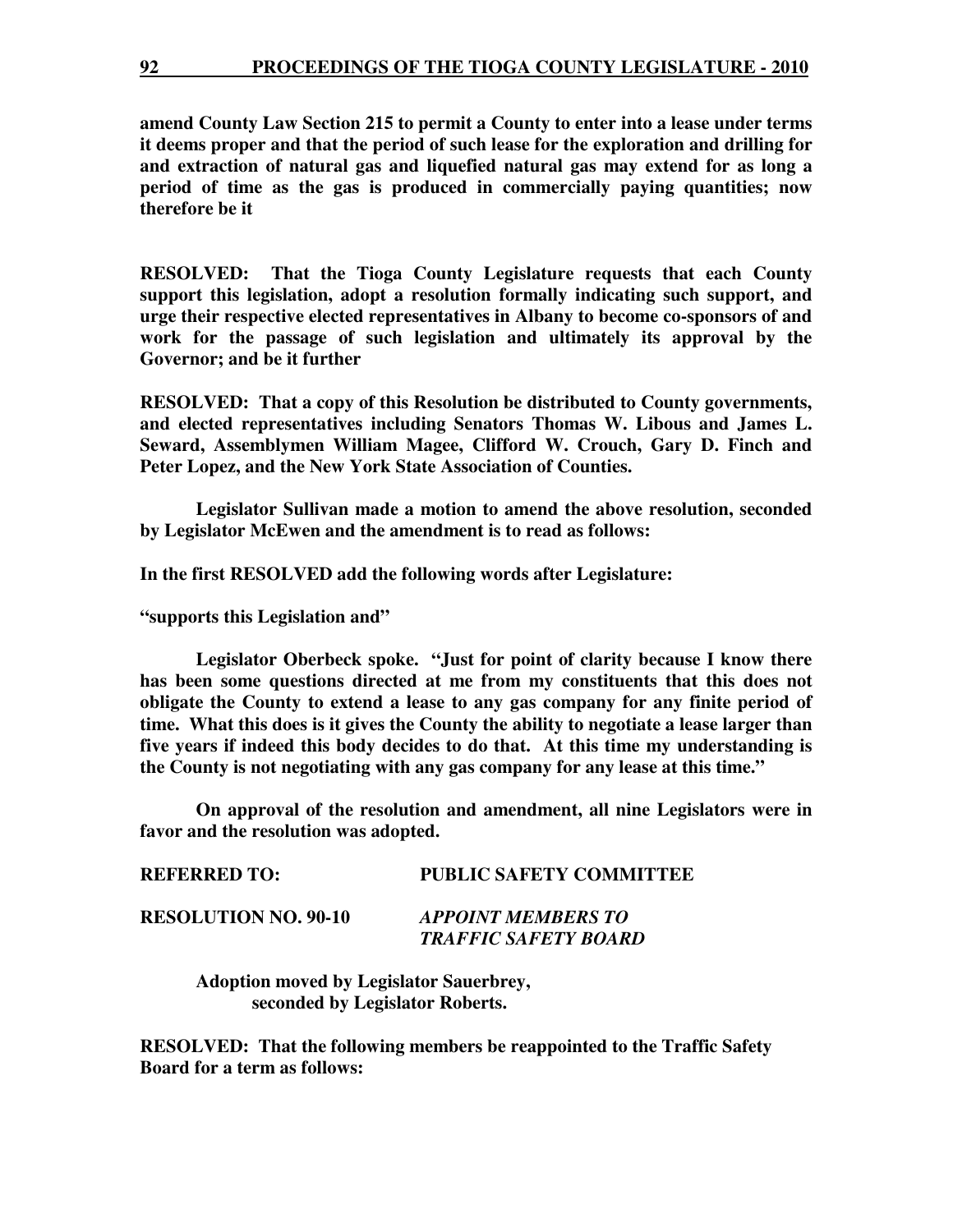| <b>TITLE</b>                                         | <b>TERM</b>        |
|------------------------------------------------------|--------------------|
| <b>Arthur Cacciola-Candor</b>                        | $4/1/10 - 3/31/13$ |
| <b>Public Works Commissioner or designee</b>         | $4/1/10 - 3/31/13$ |
| <b>Tioga County EMO Director</b>                     | $4/1/10 - 3/31/13$ |
| <b>Tioga County Sheriff or designee</b>              | $4/1/10 - 3/31/13$ |
| <b>Tioga County Economic Development or designee</b> | $4/1/10 - 3/31/13$ |
| <b>Jerry Hyatt-County Representative</b>             | $4/1/10 - 3/31/13$ |
| <b>Public Health Director or designee</b>            | $4/1/10 - 3/31/13$ |

#### **CARRIED**

#### **REFERRED TO: HEALTH & HUMAN SERVICES COMMITTEE**

## **RESOLUTION NO. 91-10** *RESOLUTION TO CHANGE THE COMPOSITION OF THE COMMUNITY SERVICES BOARD FROM NINE (9) TO FIFTEEN (15) MEMBERS*

# **Adoption moved by Legislator Huttleston, seconded by Legislator Sullivan.**

**WHEREAS: Resolution 310-06 authorized the reduction in the number of Tioga County Community Services Board members from fifteen (15) to nine (9); and** 

**WHEREAS: New York State Mental Hygiene Law, Section 41.11 (a) states: "In all local governments with a population less than one hundred thousand, community services boards, at the option of the local government, shall have either nine or fifteen members appointed by the local government"; and** 

**WHEREAS: Tioga County has interest in an active Community Services Board whose composition accurately reflects the needs of the community; and** 

**WHEREAS: The Community Services Board desires to change its membership back to fifteen (15) members to allow for a more diverse panel of participants to monitor community needs; and** 

**WHEREAS: The Community Services Board and the Director of Community Services recommend an increase in the number of board members from nine (9) to fifteen (15); therefore be it**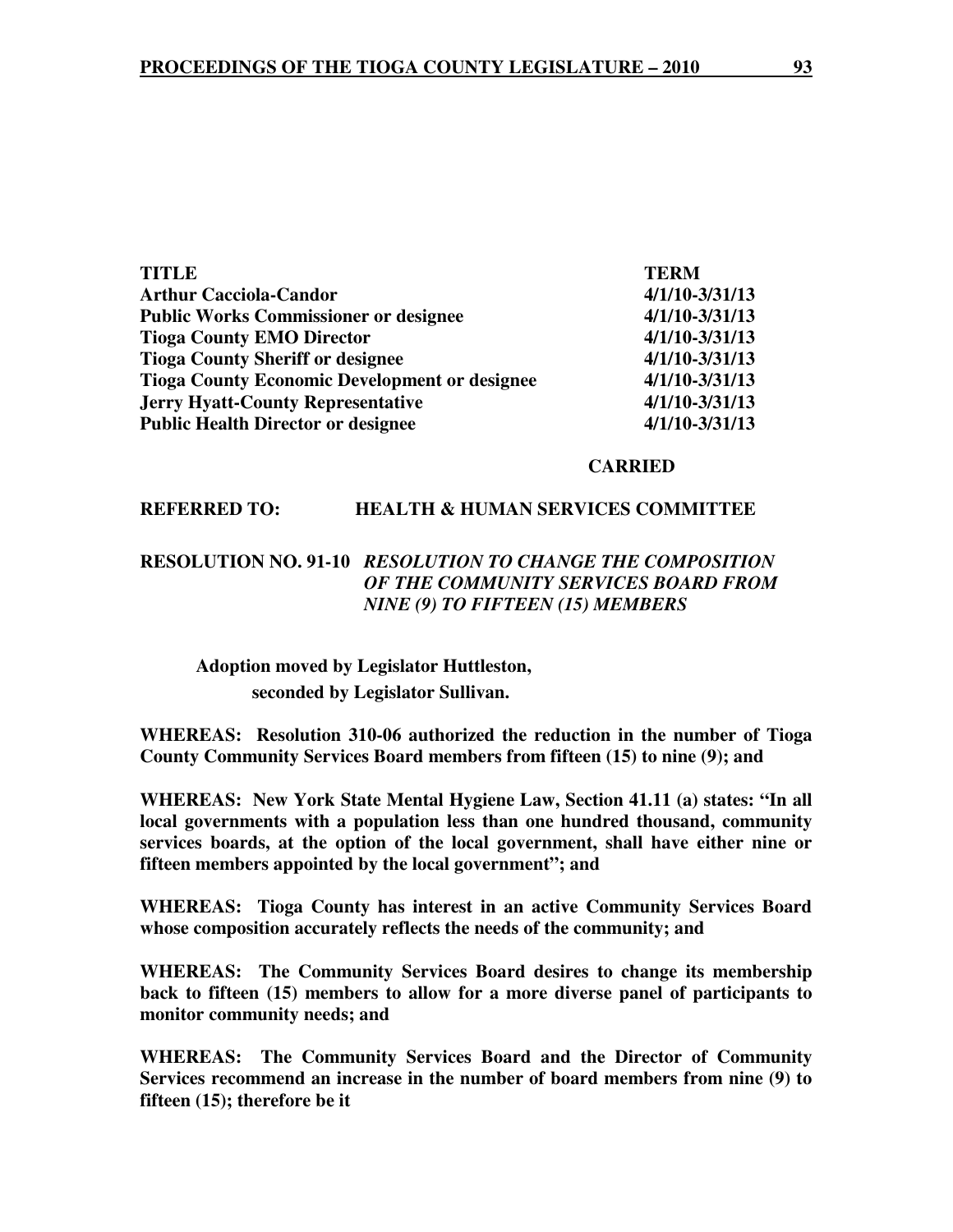**RESOLVED: That the Tioga County Community Services Board shall revert to fifteen (15) members; and be it further** 

**RESOLVED: That the increase from nine (9) to fifteen (15) members on the Community Services Board will become effective on April 1, 2010.** 

#### **CARRIED**

 **Legislator McEwen made a motion to have the following late-filed resolution considered, seconded by Legislator Sullivan and carried.** 

**REFERRED TO: FINANCE COMMITTEE** 

**RESOLUTION NO. 92-10** *ERRONEOUS ASSESSMENT* 

 *TOWN OF BERKSHIRE* 

 **Adoption moved by Legislator McEwen, seconded by Legislator Monell.** 

**WHEREAS: An application for corrected tax roll indicates that property no. 360, assessed to Jason Stokes (Andrew Hanson) on the 2010 tax rolls of the Town of Berkshire, is erroneous in that the assessment was based on incorrect square footage and should be reduced from \$277,800 to \$105,100; and** 

**WHEREAS: The 2010 tax bill for property no. 360 has not yet been paid to the Town of Berkshire tax collector; be it therefore** 

**RESOLVED: That the Town of Berkshire tax collector issue a new bill to Jason Stokes (Andrew Hanson) for property no. 360 as follows:** 

|                       | Corrected 2010 Tax Bill Acct #360 |
|-----------------------|-----------------------------------|
| County                | 817.47                            |
| <b>Recycle</b>        | 34.16                             |
| <b>Townwide</b>       | 698.86                            |
| <b>Berkshire Fire</b> | 153.88                            |
| <b>TOTAL</b>          | \$1,704.37                        |

**and be it further** 

**RESOLVED: That the erroneous town tax of \$1,148.37 be charged back to the Town of Berkshire, and the erroneous fire tax of \$252.86 be charged back to the Berkshire Fire District; and be it further**